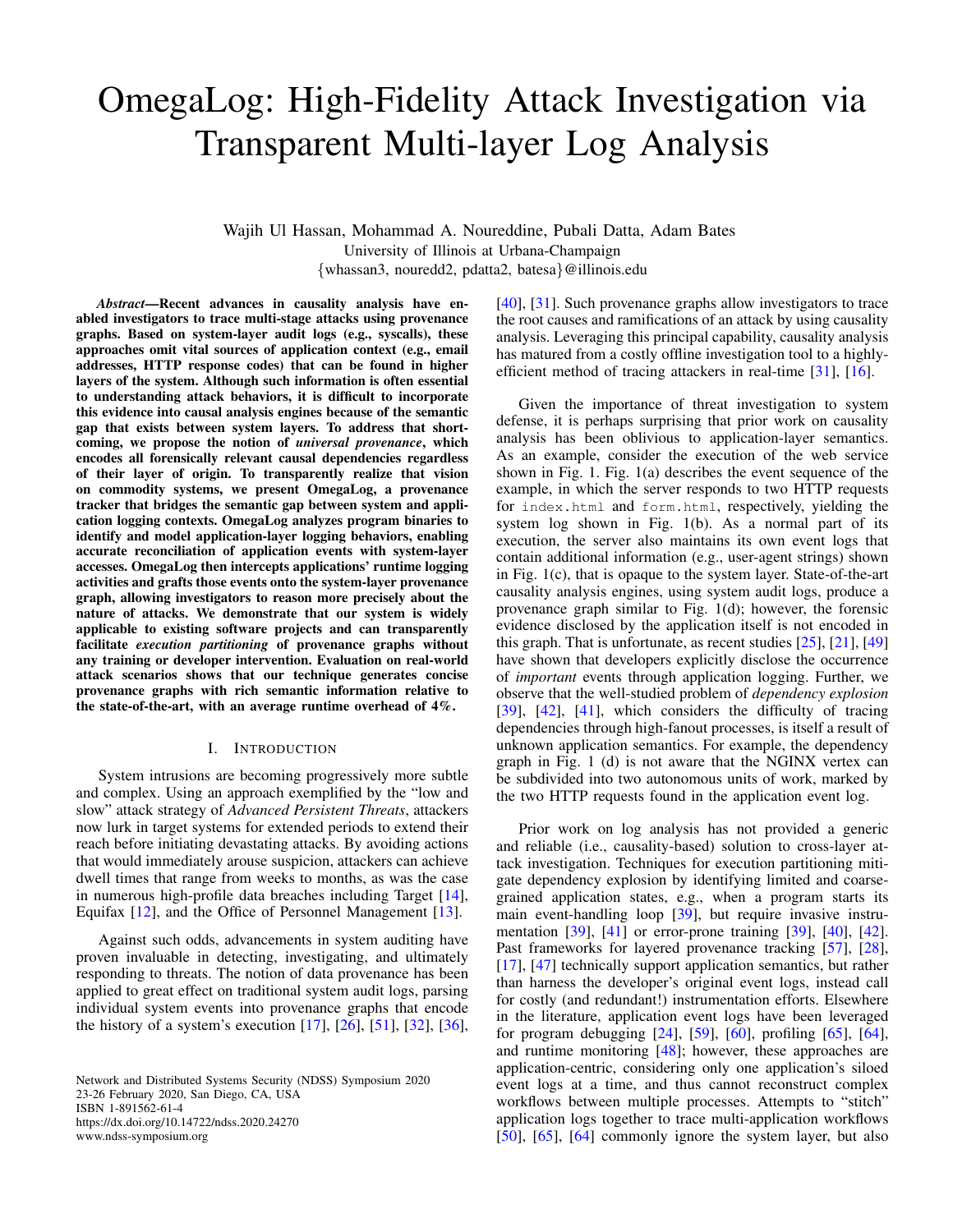<span id="page-1-0"></span>

Fig. 1: NGINX application execution while two different HTTP requests are being served. (a) Actual execution behavior of NGINX. (b) System logs generated by whole-system provenance tracker. (c) Application event logs generated by NGINX. (d) Provenance graph generated using system logs by traditional solutions.

use ad hoc rules and *co-occurrence* of log events to assume a *causal* relationship; this assumption introduces error and could potentially undermine threat investigations.

In this work, we argue that attack investigation capabilities can be dramatically improved through the unification of *all* forensically relevant events on the system in a single holistic log. To achieve that vision transparently and effortlessly on today's commodity systems, we present OmegaLog, an endto-end provenance tracker that merges application event logs with the system log to generate a *universal provenance graph* (UPG). This graph combines the causal reasoning strengths of whole-system logging with the rich semantic context of application event logs. To construct the UPG, OmegaLog automatically parses dispersed, intertwined, and heterogeneous application event log messages at runtime and associates each record with the appropriate abstractions in the whole-system provenance graph. Generating UPG allows OmegaLog to transparently solve both the dependency explosion problem (by identifying event-handling loops through the application event sequences) and the semantic gap problem (by grafting application event logs onto the whole-system provenance graph). Most excitingly, OmegaLog does not require any instrumentation on the applications or underlying system.

Several challenges exist in the design of a universal provenance collection system. First, the ecosystem of software logging frameworks is heterogeneous, and event logging is fundamentally similar to any other file I/O, making it difficult to automatically identify application logging activity. Second, event logs are regularly multiplexed across multiple threads in an application, making it difficult to differentiate concurrent units of work. Finally, each unit of work in an application will generate log events whose occurrence and ordering vary based on the dynamic control flow, requiring a deep understanding of the application's logging behavior to identify meaningful boundaries for execution unit partitioning.

To solve those challenges, OmegaLog performs static analysis on application binaries to automatically identify log message writing procedures, using symbolic execution and emulation to extract descriptive Log Message Strings (LMS) for each of the call sites. Then, OmegaLog performs control flow analysis on the binary to identify the temporal relationships between LMSes, generating a set of all valid LMS control flow paths that may occur during execution. At runtime, OmegaLog then uses a kernel module that intercepts write syscall and catches all log events emitted by the application, associating each event with the correct PID/TID and timestamp to detangle concurrent logging activity. Finally, those augmented application event logs are merged with system-level logs into a unified universal provenance log. Upon attack investigation, OmegaLog is able to use the LMS control flow paths to parse the flattened stream of application events in the universal log, partition them into execution units, and finally add them as vertices within the whole-system provenance graph in *causally correct* manner.

The main contributions of this paper are as follows:

- $\star$  We propose the concept of the universal provenance that combines the advantages of whole-system provenance with applications' innate event-logging activity, providing a transparent and generic solution for the semantic gap problem in threat investigations.
- $\star$  We develop robust binary analysis techniques to automatically extract logging behaviors from an application. Our proof-of-concept implementation, OmegaLog, nonintrusively collects and integrates applications' event logs with the Linux audit logs [\[5\]](#page-14-14).
- $\star$  We evaluate OmegaLog for performance, accuracy, and efficacy. Our results indicate that OmegaLog exhibits low runtime overheads (4%), is broadly deployable to existing software projects, and enables semantically rich attack reconstructions in real-world attack scenarios.

## II. MOTIVATION

<span id="page-1-1"></span>In this section, we explain the motivation for our approach by considering a data exfiltration and defacement attack on an online shopping website. We use this example to illustrate the limitations of existing provenance tracking systems [\[17\]](#page-14-3), [\[42\]](#page-15-3), [\[41\]](#page-15-4), [\[16\]](#page-14-8), [\[36\]](#page-14-6), [\[37\]](#page-14-15), [\[38\]](#page-14-16). Consider a simple WordPress website hosted on a web server. Requests to the website are first received by an HAProxy, which balances load across different Apache instances running on the web server, while customer transactions are recorded in a PostgreSQL database. The administrator has turned on application event logging for Apache httpd, HAProxy, and PostgreSQL. In addition, the server is performing system-level logging, e.g., through Linux Audit (auditd) [\[5\]](#page-14-14) or Linux Provenance Modules (LPM) [\[17\]](#page-14-3), which continuously collect system logs. One day, the administrator discovers that the online store has been defaced and that some of the sensitive customer information has been posted to a public Pastebin website. On average, the shopping website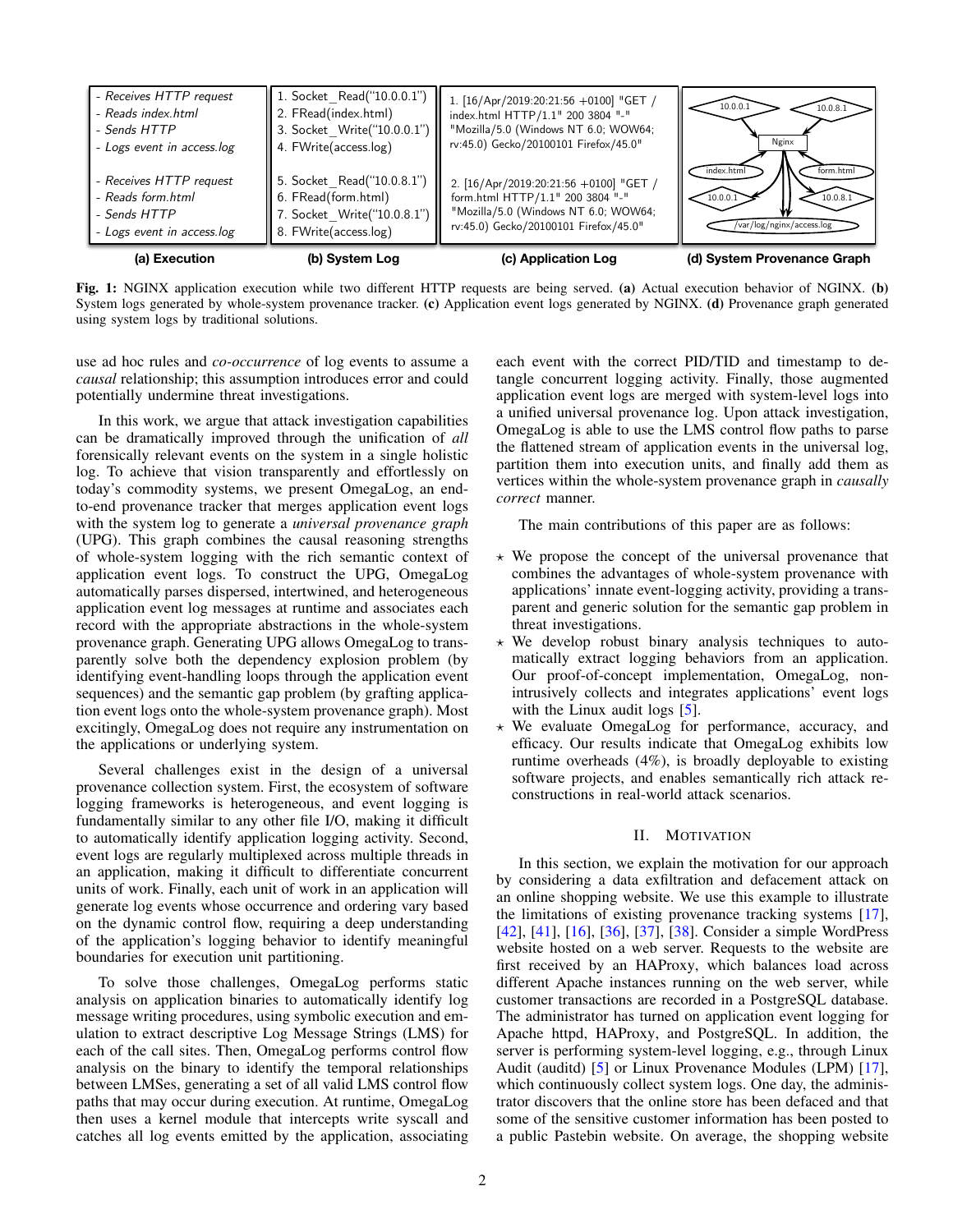<span id="page-2-0"></span>

Fig. 2: A whole-system provenance graph showing the SQL injection attack scenario. Diamond, box, and oval vertices represent network connections, processes, and files, respectively. This graph suffers from both dependency explosion and semantic gap problems, frustrating attack investigation.

receives tens of thousands of requests per day; among those, one request was malicious.

#### *A. Investigating with Application Event Logs*

To attribute the attack and prepare an appropriate response, the administrator initiates a forensic inquiry by first inspecting the application event logs. The administrator finds that the accounts database table must have been accessed and uses this as a *symptom* to initiate attack investigations. The admin then runs a grep query on PostgreSQL event logs, which returns the following query log message:

```
SELECT * FROM users WHERE user_id=123 UNION SELECT
    password FROM accounts;
```
This log message strongly indicates that an attacker exploited a SQL injection vulnerability in the website, and also suggests that the attacker was able to retrieve the login credentials for admin.php which gave attacker privileged site access.

Limitations of Application Event Logs. At this point, the administrator is unable to proceed in the investigation using application event logs alone. It is clear that the HAProxy and Apache httpd logs contain important evidence such as the HTTP requests associated with the SQL injection attack, but re-running of the same grep query on Apache's logs did not return any result. The reason is that the attacker used a POST command to send the SQL query and that command was not contained in the URL captured in the Apache httpd event log messages. The investigation has stalled with important questions left unanswered: 1) *What was the IP address associated with the malicious HTTP request?* 2) *How were the login credentials used to deface the website, and what additional damage was caused?* 3) *Which PHP file on the site is not properly sanitizing user inputs, exposing the SQL injection vulnerability?* Those questions reflect an inherent limitation of application event logs: they cannot causally relate events across applications and thus cannot trace workflow dependencies.

## *B. Investigating with System Logs*

To proceed, the administrator attempts to perform causality analysis using a whole-system provenance graph. At this layer, it is easy to trace dependencies across multiple coordinated processes in a workflow. Because the malicious query shown above resulted in a read to the PostgreSQL database, the administrator uses /usr/local/db/datafile.db as a *symptom* event and issues a backtrace query, yielding the

<span id="page-2-1"></span>

| <b>TABLE I:</b> Comparison of execution partitioning techniques to solve |  |  |  |
|--------------------------------------------------------------------------|--|--|--|
| the dependency explosion problem.                                        |  |  |  |

|                              | <b>BEEP</b> [39]<br>ProTracer <sup>[42]</sup> | <b>MPI</b><br>[41] | MCI<br>[38] | $\overline{\text{WinLog}}$<br>[40] | OmegaLog |
|------------------------------|-----------------------------------------------|--------------------|-------------|------------------------------------|----------|
| Instrumentation              | Yes                                           | Yes                | No          | No                                 | No       |
| Training Run<br>w/ Workloads | Yes                                           | No                 | Yes         | No                                 | No       |
| Space Overhead               | Yes                                           | Yes                | Yes         | Yes                                | No       |
| Granularity                  | Coarse                                        | Fine               | Coarse      | Coarse                             | Fine     |
| App. Semantics               | No                                            | No                 | No          | No                                 | Yes      |

provenance graph shown in Fig. [2.](#page-2-0) Unfortunately, the administrator discovers that this technique does not advance the investigation because of the inherent limitations of system logs.

Limitation of System Logs #1: Dependency Explosion. The administrator's backtrace identifies thousands of "root causes" for the SQL injection attack because of the dependency explosion problem. The reason is that system-layer provenance trackers must conservatively assume that the output of a process is causally dependent on *all* preceding process inputs [\[39\]](#page-14-11), [\[42\]](#page-15-3), [\[41\]](#page-15-4), [\[38\]](#page-14-16). Although the malicious query string is known, causal analysis does not allow the administrator to associate the query with a particular outbound edge of /usr/local/db/datafile.db in the provenance graph. Even if the administrator restricted most of the dependencies between Apache httpd and PostgreSQL (e.g., though timing bounds), admin would again face the same problem when identifying which input request from HAProxy to Apache httpd lies on the attack path.

Recent work [\[39\]](#page-14-11), [\[42\]](#page-15-3), [\[40\]](#page-15-1) has introduced *execution partitioning* as a viable solution to the dependency explosion problem. These systems decompose long-running processes into autonomous "units", each representing an iteration of event-handling loop, such that input-output dependencies are traced only through their corresponding unit. Where event handling loops do not encode work units, Kwon et al. propose an inference-based technique for identifying units from system log traces [\[38\]](#page-14-16) while Ma et al. propose a framework for manually annotating source code to disclose meaningful unit boundaries [\[41\]](#page-15-4).

Unfortunately, prior approaches suffer from noteworthy limitations, which we summarize in Table [I.](#page-2-1) Most execution partitioning systems rely on *instrumentation* to identify unit boundaries, requiring either domain knowledge or manual effort and assuming the right to modify program binaries, which is not always available [\[40\]](#page-15-1). The common requirement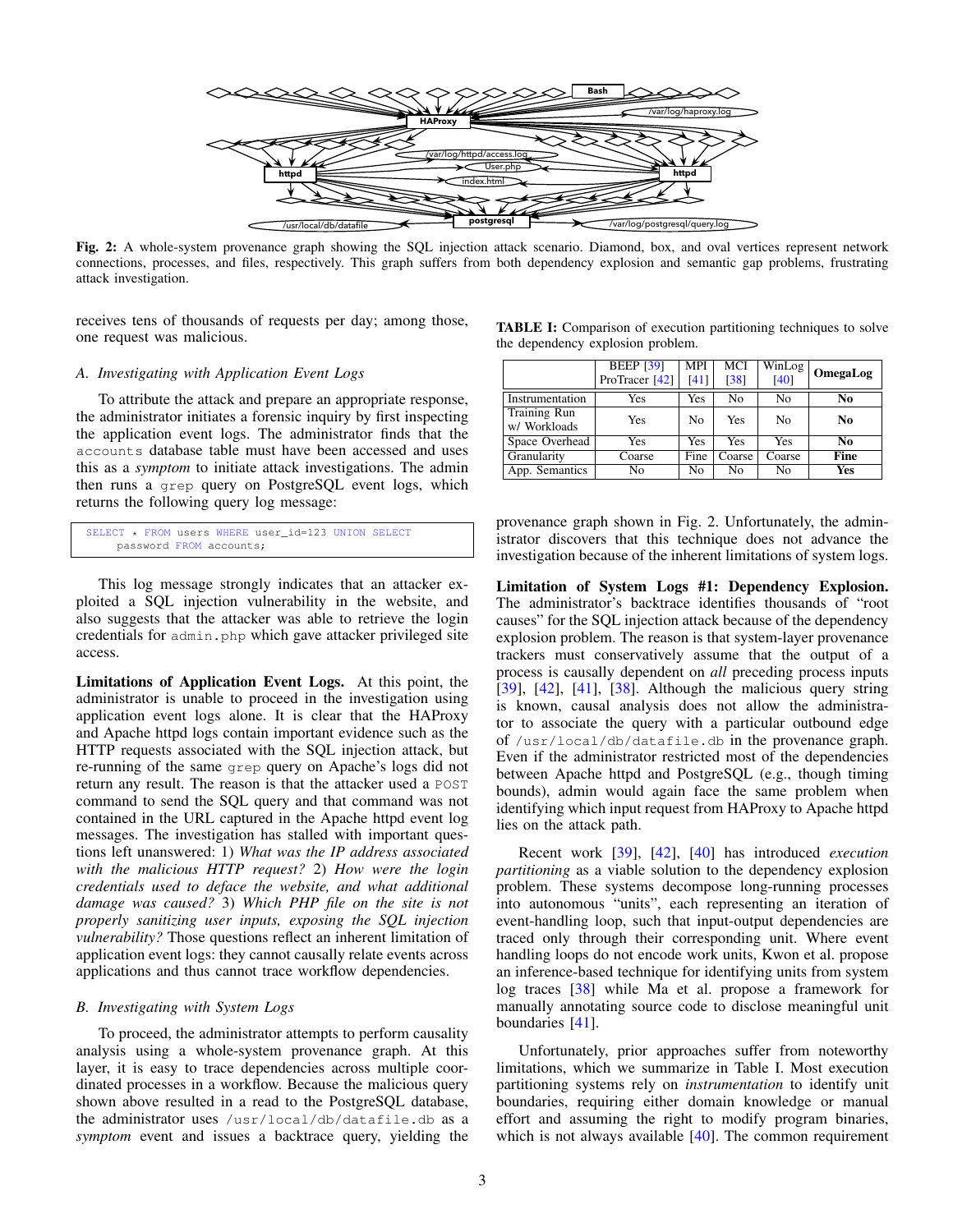of *training runs* exposes systems like BEEP and Protracer to the classic code-coverage problem present in any dynamic analysis, and inference-based techniques (MCI) may also struggle with out-of-order events due to the presence of concurrent or cooperating applications during training runs. All past approaches introduce additional *space overhead* in order to track unit boundaries; fully automated identification of event loops (BEEP, Protracer) can generate excessive units that can waste space and CPU cycles [\[41\]](#page-15-4). Most notably, prior approaches do not consider the broader value of *application semantics* as forensic evidence outside of the bare minimum required for the identification of work units.

Limitation of System Logs #2: Semantic Gap. Existing system-level provenance logs are beneficial in that they offer a broad view of system activity, but unfortunately they lack knowledge of application-specific behaviors that are pivotal for attack reconstruction. In our motivating example, information such as failed login attempts, HTTP headers, WordPress plugin behavior, and SQL queries cannot be extracted from system logs. Such information is present in the siloed event logs of each application; PostgreSQL maintained a record of all SQL queries, and HAProxy recorded the headers for all HTTP requests. However, it is not possible to associate those event descriptions with the system records reliably in a post-hoc manner, because of multi-threaded activity and ambiguous or incomplete information within the application event logs.

Prior work has sought to address the semantic gap problem through instrumentation-based techniques [\[57\]](#page-15-5), [\[28\]](#page-14-12), [\[55\]](#page-15-13). Those approaches either statically or dynamically instrument function calls in the application to *disclose* function names, arguments, and return values. However, such instrumentationbased systems suffer from several limitations: (1) developers need to specify which functions to instrument, imposing a domain knowledge requirement; (2) the logging information is captured on a per-application basis and thus cannot be used to connect information flow between different applications; and (3) high-level semantic events may not always be effectively captured at the function call level.

#### *C. Our Approach*

Recent work in application logging [\[25\]](#page-14-9), [\[65\]](#page-15-9), [\[64\]](#page-15-10), [\[21\]](#page-14-10), [\[49\]](#page-15-2) has shown the efficacy of application logs in program understanding, debugging, and profiling. OmegaLog takes inspiration from those efforts, with the goal of better leveraging event logs during attack investigation. *The key insight behind OmegaLog is that developers have already done the hard work of encoding high-level application semantics in the form of event logging statements*; these statements not only contain the relevant forensic information that we require, but also mark the boundaries of execution units in the program. The insertion of event logging statements is an organic byproduct of sound software engineering practices, permitting developers and users to better understand programs' runtime behavior. Thus, it is possible to enrich system logs with application semantics without further instrumentation or profiling. Moreover, these applications logs can be used to identify execution units.

Applying that intuition to our motivating example yields the provenance graph in Fig. [3a,](#page-3-0) which was generated using OmegaLog. The administrator can associate the malicious SQL

<span id="page-3-0"></span>

(a) Investigating SQL injection attack using SQL query that reads the accounts table.



<span id="page-3-1"></span>(b) Investigating website defacement using a file write event to index.html as a symptom.

Fig. 3: Graphs generated by OmegaLog for the SQL injection attack. The parallelograms represent the *app log vertices*. App log vertex is annotated with log messages which belong to the corresponding execution unit of attached process vertex.

query with a specific system call event (read). By performing execution partitioning on PostgreSQL using OmegaLog's logging behavior analysis, the administrator is then able to trace back to system calls issued and received by Apache httpd, which are also annotated with application events describing the vulnerable web form. Iteratively, OmegaLog uses execution partitioning again to trace back to the correct unit of work within HAProxy to identify the IP address of the attacker. After finding out how the user data and login credentials were stolen using SQL injection, the investigator tries to figure out how the website was defaced by issuing a backward-tracing query on the index.html file. Using the OmegaLog provenance graph shown in Fig. [3b,](#page-3-1) the investigator deduces that the attacker used a WordPress file manager plugin to change index.html.

### III. THREAT MODEL & ASSUMPTIONS

This work considers an attacker whose primary goal is to exploit a security vulnerability in an application running on a system and exfiltrate or manipulate sensitive information present in the system. We make the typical assumptions of work in this space about the integrity of the operating system, kernel-layer auditing framework, audit logs and application event logs, all of which is in our trusted computing base (TCB) (cf., [\[39\]](#page-14-11), [\[42\]](#page-15-3), [\[41\]](#page-15-4), [\[36\]](#page-14-6), [\[30\]](#page-14-17), [\[38\]](#page-14-16), [\[58\]](#page-15-14), [\[16\]](#page-14-8)). That assumption is made more reasonable through system-hardening techniques, e.g., [\[17\]](#page-14-3), [\[20\]](#page-14-18), designed to mitigate threats to system logs. Like all prior work on execution partitioning [\[39\]](#page-14-11), [\[42\]](#page-15-3), [\[41\]](#page-15-4), [\[38\]](#page-14-16), [\[29\]](#page-14-19), [\[32\]](#page-14-5), we also assume the integrity of applications' control flows (further discussed in §[X\)](#page-12-0). We consider hardware-layer trojans, side channel attacks, and backdoors to be out of scope of this paper.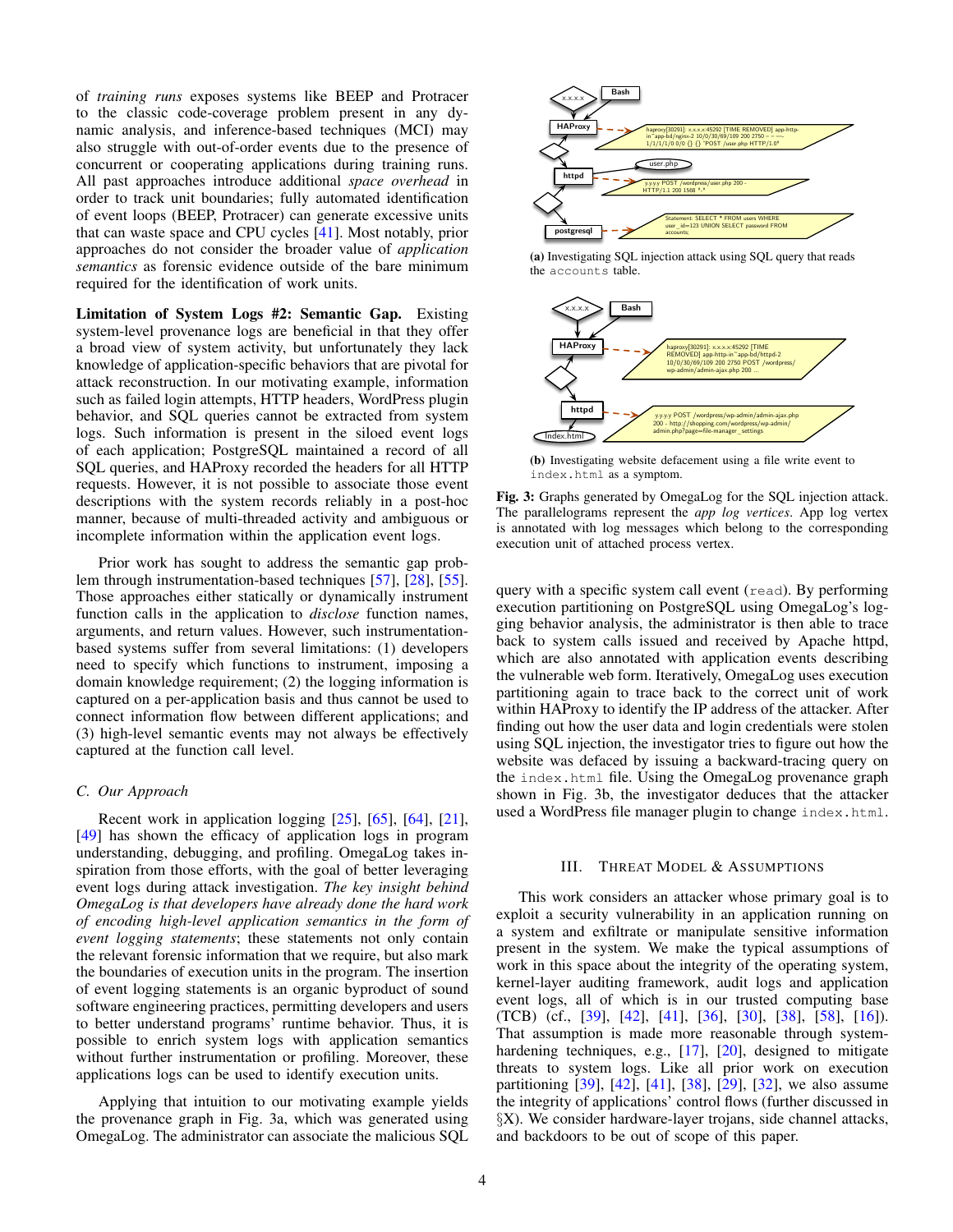#### IV. APPLICATION LOGGING BEHAVIOUR

<span id="page-4-2"></span>Our approach to partition long-running program into execution units and overcome the dependence explosion problem depends on the pervasiveness of event-logging behavior in those applications. Fortunately, the importance of logging in applications has been widely established [\[33\]](#page-14-20). Practically, all open-source applications print event log messages, offering four levels of verbosity: FATAL is for an error that is forcing a shutdown, *ERROR* is for any error that is fatal to the operation, INFO is for generally useful information, and DEBUG is for information that is diagnostically helpful. Note that logging levels are inclusive; higher levels also print messages that belong to lower levels (i.e. FATAL  $\subset$  ERROR  $\subset$  INFO  $\subset$  DEBUG).

However, to partition successful executions of an application into its units, we require log messages with verbosity level of INFO or DEBUG to be present *inside* event-handling loops. Unfortunately, such behavior in applications has not been investigated. In that regard, we studied a large number of popular open-source applications.

We collected a list of 79 long-running Linux applications which belong to different categories. Those applications are written in the C/C++, Java, Python, and Erlang programming languages. We investigated the source code and man pages of those applications to identify the event-handling loops and understand if they print log messages for each meaningful event. Lee et al. [\[39\]](#page-14-11) conducted a similar study in 2013 but they only analyzed the design patterns of open-source applications and the pervasiveness of event-handling loops as drivers for execution. They did not however study the logging behavior of those applications and the presence of log messages inside event-handling loops.

We summarize our results in Table [II.](#page-4-0) In the column "Apps with Log Verbosity of", we show how many of 79 profiled applications include log statements in their event-handling loop at verbosity of INFO and DEBUG, and how many of 79 applications do not print meaningful log messages for new events. We observe that 39 applications print log with both INFO and DEBUG verbosity levels (IN+DE) inside the eventhandling loops. While 8 applications only log at INFO level and [1](#page-4-1)7 applications only log at DEBUG level.<sup>1</sup> We show the intraevent-handling loop logging behavior of some of the wellknow applications in Figure [4.](#page-5-0)

During our study, we found 15 applications that do not have any information about event logs in their source code or in man pages. We categorized those applications as follows:

- Light-weight Applications: Certain client-server applications are designed to be light-weight to keep a minimal resource footprint. Those applications – including thttpd (Web server) and skod (FTP client) – do not print log messages for new events.
- GUI Applications: We observe that 12 out of 17 GUI applications either (1) do not print log messages, or (2) they print log messages that do not match the expectations of the forensic investigator. In other words, those log messages were not meaningful to partition the execution. Ma et

<span id="page-4-0"></span>TABLE II: Logging behavior of long-running applications.

| Category      |                          | Total          | Apps with Log Verbosity of |                |                             |                |  |  |
|---------------|--------------------------|----------------|----------------------------|----------------|-----------------------------|----------------|--|--|
|               |                          | Apps           |                            |                | IN+DE   INFO   DEBUG   None |                |  |  |
|               | Web server               | 9              |                            |                | 0                           |                |  |  |
|               | Database server          | 9              |                            |                |                             | $\theta$       |  |  |
|               | SSH server               | 5              | 5                          | $\overline{0}$ | O                           | 0              |  |  |
|               | FTP server               | 5              | 4                          | $\overline{0}$ |                             | $\overline{0}$ |  |  |
|               | Mail server              | 4              | 3                          |                | 0                           | 0              |  |  |
| Client-Server | Proxy server             | 4              | 3                          |                | 0                           | $\overline{0}$ |  |  |
|               | <b>DNS</b> server        | 3              |                            | 0              |                             | 0              |  |  |
|               | Version control server   | $\overline{2}$ | 0                          |                |                             | 0              |  |  |
|               | Message broker           | 3              | $\mathfrak{D}$             | $\Omega$       |                             | $\Omega$       |  |  |
|               | Print server             | $\overline{2}$ |                            | $\overline{0}$ |                             | $\overline{0}$ |  |  |
|               | FTP client               | 6              | 0                          |                | 4                           |                |  |  |
|               | Email client             | 3              |                            | $\overline{0}$ |                             |                |  |  |
|               | <b>Bittorrent</b> client | 4              | 3                          | 1              | 0                           | 0              |  |  |
|               | NTP client               | 3              | 0                          | ī              | $\overline{2}$              | 0              |  |  |
| Ē             | Audio/Video player       | 8              |                            | $\Omega$       | 3                           | 4              |  |  |
|               | PDF reader               | 4              | 0                          | 0              | 0                           | 4              |  |  |
|               | Image tool               | 5              | 0                          | $\Omega$       |                             | 4              |  |  |
| <b>Total</b>  |                          | 79             | 39                         | 8              | 17                          | 15             |  |  |

al. [\[41\]](#page-15-4) also observed similar behavior for GUI applications where event-handling loops do not correspond to the highlevel logic tasks. For example, we found that none of the PDF readers in our study printed log messages whenever a new PDF file was opened. Such PDF file open event is forensically important event for threat investigations [\[41\]](#page-15-4).

Our study suggests that sufficient logging information is present inside the event-handling loops of long-running applications. This behavior allows us to automatically identify the unit boundaries of those programs. For further evaluation, we only consider the applications shown in Table [III.](#page-11-0) We picked those applications based on their popularity and category. Note that we did not pick any subjects from the category of applications that do not print meaningful log messages for new events. Moreover, GUI applications usually use asynchronous I/O with call backs and such programming model is not currently handled by OmegaLog (described more in §[X\)](#page-12-0).

## V. DESIGN OVERVIEW

#### <span id="page-4-3"></span>*A. Definitions*

Whole-System Provenance Graph. A graph generated from system-level audit logs, in which the vertices, represent the system subject (*processes*) and system objects (*files* and *socket connection*), while the edges represent a causal dependency event. The edges are usually annotated with a timestamp of the event and the type of event, such as *read* or *execute*.

Causality Analysis. Forensic investigators use the wholesystem provenance graph to find the root causes and ramifications of an attack by performing backward and forward causality analysis on the graph, respectively. Given a *symptom* of an attack, an investigator can issue a *backward-tracing* query on the graph; it will find root cause of the attack by traversing the ancestry of the symptom event. The investigator can also issue a *forward-tracing* query that starts from the root cause identified in the previous query and returns all the causally connected events in the progeny of the root cause, explaining the ramifications of the attack.

<span id="page-4-1"></span><sup>&</sup>lt;sup>1</sup>For web servers such as lighttpd and NGINX, we treat the Access Log as INFO level log. Moreover, for certain applications that do not have DEBUG log level, we categorize the Trace Log as DEBUG level log.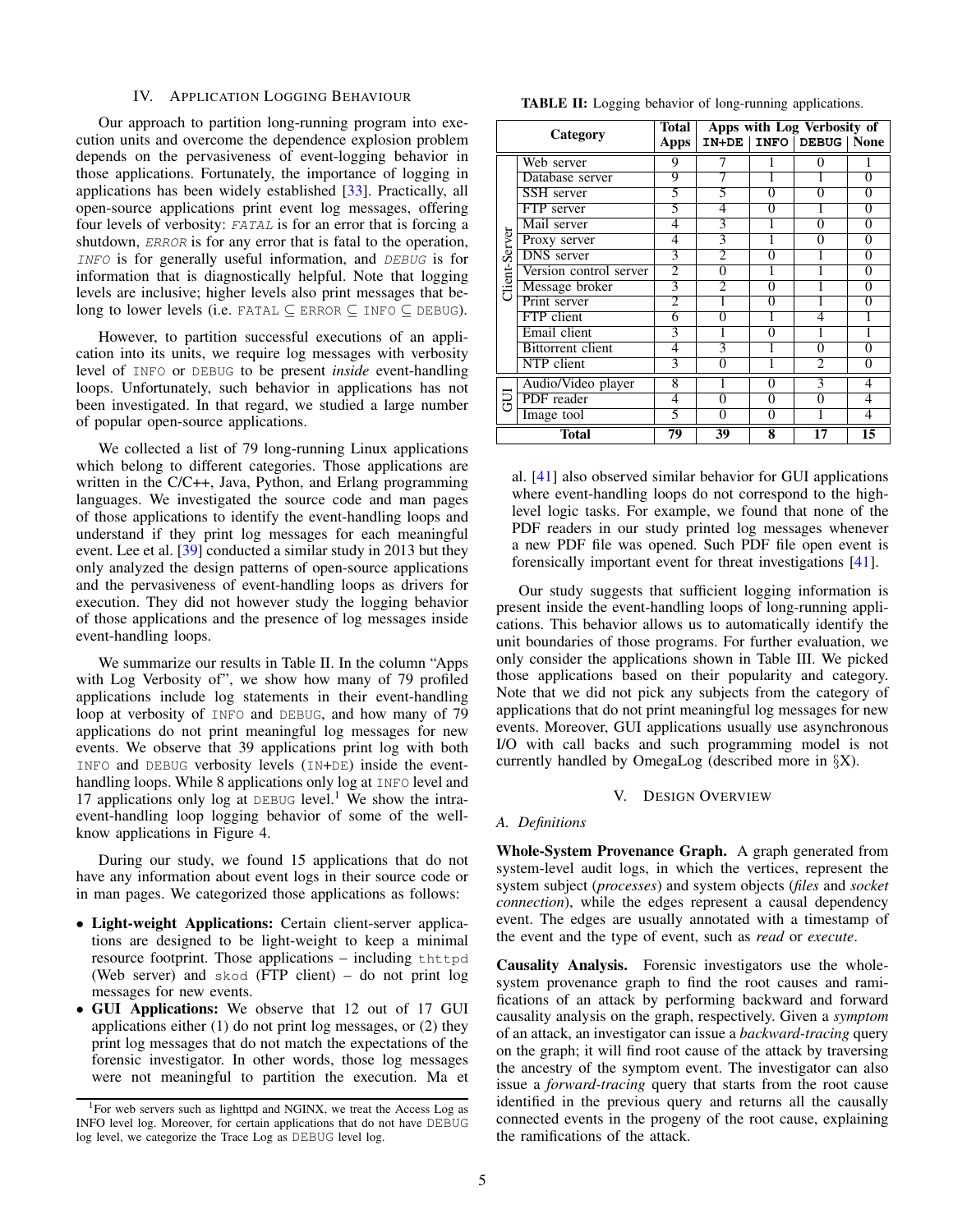<span id="page-5-0"></span>

| (a) Redis<br>/* /src/networking.c */<br>while() $\frac{1}{2}$ //EVENT HANDLING LOOP<br>/* Wait for TCP connection */<br>$\mathsf{cfd} = \mathsf{anetTopAccept}(\mathsf{server}.\mathsf{neterr},\mathsf{fd},\mathsf{cip},\mathsf{sizeof}(\mathsf{cip}),\&\mathsf{coprt});$<br>serverLog(LL_VERBOSE,"Accepted %s:%d", cip, cport);<br>/*Process request here*/ | sshpam_err = pam_set_item(sshpam_handle, PAM_CONV,<br>(const void *)&passwd_conv);<br>if (sshpam_err != PAM_SUCCESS)<br>fatal("PAM: %s: failed to set PAM_CONV: %s", __func__,<br>pam_strerror(sshpam_handle, sshpam_err));                                                                                                                                                   |
|--------------------------------------------------------------------------------------------------------------------------------------------------------------------------------------------------------------------------------------------------------------------------------------------------------------------------------------------------------------|-------------------------------------------------------------------------------------------------------------------------------------------------------------------------------------------------------------------------------------------------------------------------------------------------------------------------------------------------------------------------------|
| serverLog(LL_VERBOSE, "Client closed connection");}                                                                                                                                                                                                                                                                                                          | sshpam_err = pam_authenticate(sshpam_handle, flags);                                                                                                                                                                                                                                                                                                                          |
| /* /src/backend/tcop/postgres.c */<br>static void exec_simple_query(const char *query_string){<br>errmsg("statement: %s", query_string);<br>.<br>void PostgresMain(int argc, char *argv[], ){<br>$\cdots$<br>$for$ (;;) { //EVENT HANDLING LOOP<br>$\cdots$<br>exec_simple_query(query_string);                                                              | $sshpam_password = NULL;$<br>if (sshpam_err == PAM_SUCCESS && authctxt->valid) {<br>debug("PAM: password authentication accepted for %.100s",<br>authctxt->user);<br>return 1;<br>else $\{$<br>debug("PAM: password authentication failed for %.100s: %s",<br>authctxt->valid ? authctxt->user : "an illegal user",<br>pam_strerror(sshpam_handle, sshpam_err));<br>return 0; |
| $\ldots$ } }<br>(b) PostgreSQL                                                                                                                                                                                                                                                                                                                               | (c) OpenSSH                                                                                                                                                                                                                                                                                                                                                                   |

Fig. 4: Logging behavior of different applications inside the event-handling loop. Underlined code represent log printing statements.

Properties of Causality Analysis. The provenance graph should preserve the following three properties of causality analysis. *Validity* means that the provenance graph describes the correct execution of the system ,i.e., the provenance graph does not add an edge between entities that are not causally related. *Soundness* means that the provenance graph respects the happens-before relationship during backward and forward tracing queries. *Completeness* means that the provenance graph is self-contained and fully explains the relevant event.

## *B. Design Goals*

The limitations mentioned in §[II](#page-1-1) on prior work motivated our identification of the following high-level goals:

- Semantics-Aware. Our threat investigation solution must be cognizant of the high-level semantic events that occurred within the contexts of each attack-related application.
- Widely Applicable. Our solution must be immediately deployable on a broad set of applications commonly found in enterprise environments. Therefore, the solution must not depend on instrumentation or developer annotations. Moreover, our techniques should be agnostic to applications' system architecture and should apply to proprietary software, for which source code is usually not available.
- Forensically Correct. Any modifications made to the whole-system provenance graph by our solution must support existing causal analysis queries and preserve the properties of validity, soundness, and completeness.

## *C. OmegaLog*

Fig. [5](#page-6-0) presents a high-level overview of the OmegaLog system, which requires that both system-level logging and application event logging be enabled. OmegaLog's functionality is divided into three phases: static binary analysis (§[VI\)](#page-5-1), runtime (§[VII\)](#page-8-0), and investigation (§[VIII\)](#page-8-1). In the static analysis phase,  $(\mathbf{I})$  OmegaLog first analyzes all application binaries to extract all log message strings (LMSes) that describe eventlogging statements in the code, and then uses control flow analysis to identify all possible temporal paths of LMS in different executions of the program.  $(Q)$ ) All those LMS control flow paths are stored in a database that is input to a log parser to bootstrap interpretation of application events. At runtime,  $\left( \mathbf{\mathcal{S}} \right)$  OmegaLog captures all the application events and augments them with the application's PID/TID and a timestamp of log event through kernel module that intercepts write syscalls. Simultaneously,  $(\bigcirc$ ) OmegaLog collects system logs from the underlying whole-system provenance tracker and associates them with the appropriate application events by using the PID/TID as a disambiguator; and store them into a unified log. Upon attack investigation,  $(\overline{S})$  OmegaLog passes that universal log and the LMS control flow paths database to a log parser that partitions associated processes in the wholesystem graph by inserting a new *app log vertex*. This vertex is connected to the corresponding partitioned process and annotated with log messages in that particular execution unit of the process. The semantic-aware and execution-partitioned graph is called universal provenance graph (UPG), which is presented to the investigator.

## <span id="page-5-1"></span>VI. OMEGALOG: STATIC BINARY ANALYSIS PHASE

The static analysis routine profiles application binaries before their execution. During static analysis, OmegaLog performs several passes over the binary's *control flow graph* (CFG) to identify logging behaviors and generate all possible LMS paths that are possible during execution of that binary. Specifically, we leverage the Angr [\[53\]](#page-15-15) toolchain to build the CFG, and then introduce new methods to automatically identify logging procedures in the binary (§[VI-A\)](#page-5-2). Next, we concretize LMS (§[VI-B\)](#page-6-1) using the identified logging procedure, and finally we generate all possible LMS control flow paths that can occur during execution of the binary (§[VI-D\)](#page-7-0). Those steps are also shown in Fig. [5.](#page-6-0)

As highlighted in earlier work [\[19\]](#page-14-21), binary analysis imposes high costs, especially when symbolic execution and emulation are necessary. In what follows, we describe how OmegaLog avoids prohibitive analysis costs while profiling applicationlogging behaviors. Although, OmegaLog works on application binaries, for convenience, we explain static analysis procedures by using source code snippets. Algorithm [1](#page-7-1) offers a high-level overview of our static analysis routines.

## <span id="page-5-2"></span>*A. Identifying Logging Procedures*

The ecosystem of event-logging frameworks is diverse and heterogeneous; to overcome the resulting issues, OmegaLog identifies logging procedures in a binary by using two heuristics. 1) Applications use either well-known libraries (e.g., syslog  $[27]$ , log4c  $[6]$ ) or functionally-similar custom routines to produce, store, and flush log messages to a log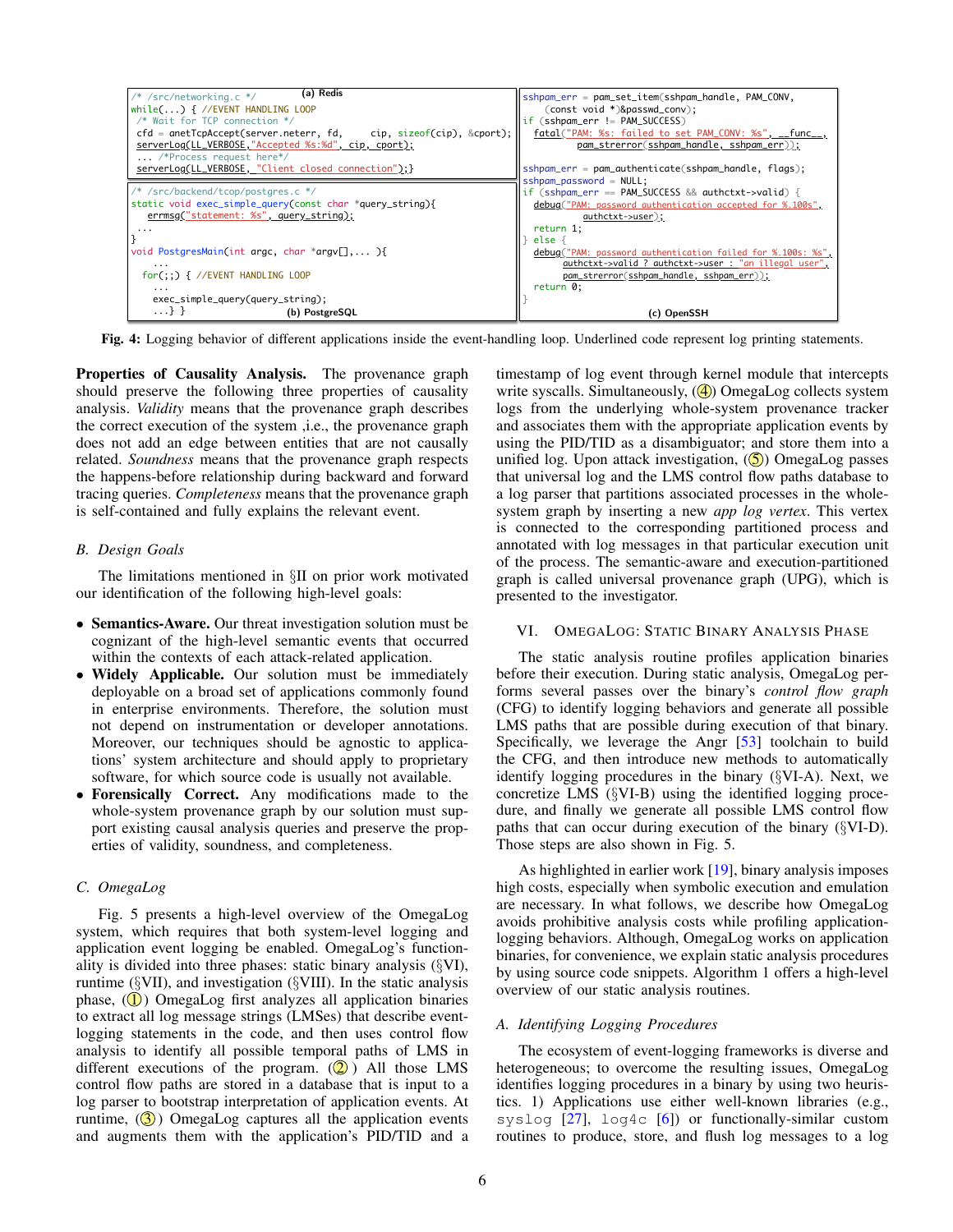<span id="page-6-0"></span>

Fig. 5: OmegaLog architecture overview. During the offline phase, OmegaLog first generates control flow graph and extracts log message strings (LMSes) from application's binary and then contructs LMS control flow paths. During the runtime phase, OmegaLog combines application event logs and audit logs together into universal provenance logs. Finally, during the investigation phase, OmegaLog uses LMS control flow paths to parse universal provenance log into universal provenance graphs.

file. The libraries leverage the I/O procedures of Libc, such as fprintf or snprintf, to write the log messages to disk. OmegaLog can thus identify candidate logging procedures through a backward traversal of the CFG from these procedures call sites. 2) Most applications that create event logs store messages in the /var/log/ directory by default. Thus, OmegaLog can differentiate log I/O from other I/O based on the file path and consider all the procedures that write to /var/log/ directory as logging procedures. Combining these two heuristics was sufficient to identify logging behaviors for applications in our evaluation dataset. Nevertheless, Omega-Log also provides an interface that sysadmins can use to add the names of their logging procedures, if the binary does not follow the aforementioned conventions.

### <span id="page-6-1"></span>*B. Extracting Log Message Strings (LMS)*

Once we have identified all the logging procedure names in the previous step, we assign a unique identifier for each logging procedure callsite. We need to generate an LMS that describes the format specifier arguments (template) of the log message. This step requires OmegaLog to extract the binary's full control flow graph and perform symbolic execution [\[35\]](#page-14-24) to extract the values of such arguments. We henceforth refer to this process as *concretization*. However, performing a complete symbolic execution over the binary is a computationally expensive operation that leads to the path explosion problem, especially for applications with complex compile-time optimizations. In fact, while experimenting with the applications listed in Table [III,](#page-11-0) we realized that most applications are compiled with at least the -O2 compiler optimization level, which greatly complicated the task of CFG extraction and symbolic execution. For example, when we used the Angr toolset, extracting the CFG and performing symbolic execution on the openssh server binary quickly exhausted 64 GB of memory on our experimental machine and did not return a conclusive result, even after running for several hours.

To overcome that problem, we first note that our exclusive purpose is to obtain the format specifier arguments for logging function calls; any symbolic execution operation that does not serve this purpose is unnecessary. Therefore, OmegaLog first references the CFG built without symbolic execution (referred to as a FastCFG in Angr toolset), which is generated by traversing the binary and using several heuristics to resolve indirect jumps; that approach greatly reduces the CFG computational and memory requirements [\[53\]](#page-15-15). Using the FastCFG, we identify the basic blocks that contain function calls or jumps to logging procedures, and thus we can focus our attention solely on such blocks. Nevertheless, unlike the full CFG, the FastCFG does not retain any state about the binary that would allow OmegaLog to concretize the values of the logging procedures' arguments.

To complete our analysis, we introduce an optimized concretization we refer to as *peephole concretization*. While studying the code of the open-source programs shown in Table [III,](#page-11-0) we observed that for the most part, format specifier arguments to logging procedures are passed either (1) as direct constant strings or (2) through constant variables defined near the procedure call. For example, consider the call to the debug logging procedure in the OpenSSH application shown in Fig. [4.](#page-5-0) The LMS we are interested in extracting is the message ''PAM: password authentication accepted for %.100s'' passed directly as a constant to the function call. At the machine instructions level, that observation reflects the fact that LMSes are typically defined within the same basic block that ends with the call or jump instruction to the address of a logging function, or in a nearby preceding block.

Using peephole concretization, we only need to perform local symbolic execution starting from the basic blocks identified in the previous step, stopping directly after executing the call instruction to the target logging procedure. We show the pseudocode for our peephole concretization step in Algorithm [1.](#page-7-1) If the symbolic execution task of a given basic block b fails to concretize LMS values, OmegaLog then launches new symbolic execution tasks from each of b's predecessors (referred to as b.predecessors() in Algorithm [1\)](#page-7-1). We refer to the operation of restarting symbolic execution from a basic block's predecessors as *backtracing*. OmegaLog bounds the computational resources employed for the concretization step by halting symbolic execution after performing maxBackTrace backtrace operations from a given block b. If symbolic execution fails to produce concretized LMS values after maxBackTrace operations, OmegaLog marks the function as *unresolved* and thus produces incomplete LMS paths.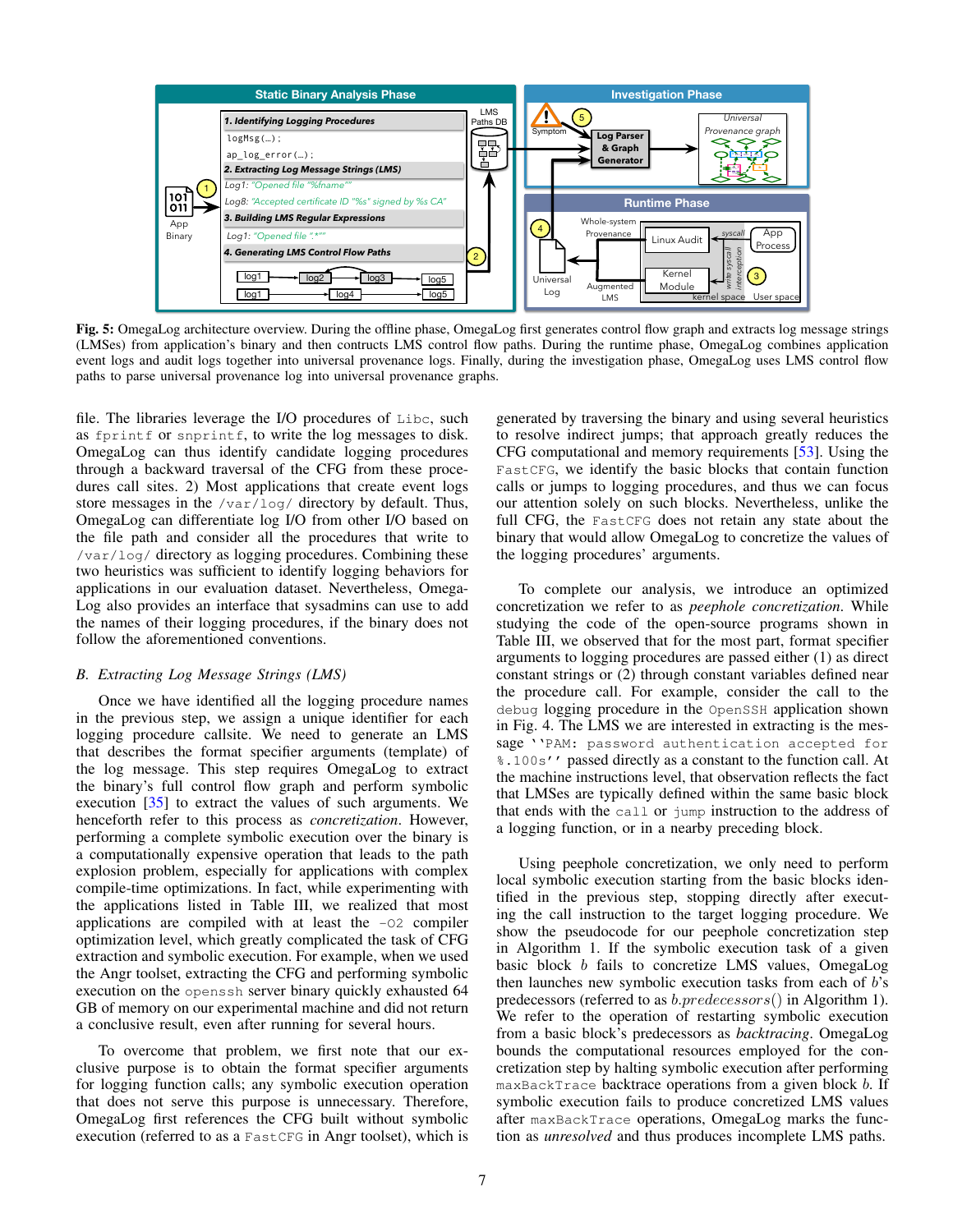Algorithm 1: Static Binary Analysis Func GETLMS(*Binary* B*, Log functions* F) */\* Overall process to build the LMS paths \*/*  $g \leftarrow$  ANGRGETFASTCFG( $\beta$ )  $C \leftarrow$  EXTRACTCALLSITES $(q, \mathcal{F})$ */\* Concretization step \*/*  $V \leftarrow$  PEEPHOLECONCRETIZATION(*g, C*) */\* Building the LMS paths step \*/*  $\mathcal{G} \leftarrow$  BUILDLMSPATHS $(q, \mathcal{V}, \mathcal{F})$ Func EXTRACTCALLSITES(*cfg,* F)  $C \leftarrow \Phi$ foreach *basic block* b ∈ *cfg* do */\* Check if the basic block jumps into a logging function \*/* if  $b$ *,jump\_target\_address*  $\in$   $F$ *.addresses* then  $\vert \quad C \leftarrow C \cup \{b\}$ end end return  $\mathcal C$ 

Func PEEPHOLECONCRETIZATION(*cfg, call sites, maxBackTrace*)

```
\nu \leftarrow \PhiV \leftarrow \{(b, 0) \text{ for } b \in \text{call\_sites}\}\while V \neq \Phi do
          (b, backtrace) \leftarrow V.pop()L is of the form \{(LMS \ell, call\_stack \ cs)\}\ */
           L \leftarrow SYMBOLICEXECUTION(g, v)
          if L \neq \Phi then
                foreach (\ell, cs) \in L do
                      /* Taking care of context sensitivity */
                      topBlock \leftarrow cs.top()if (\ell, topBlock) \notin V then
                       \bigcup \mathcal{V} \leftarrow \mathcal{V} \cup \{(\ell, topBlock)\}end
                end
           end
           else if backtrace ≤ maxBackTrace then
                V \leftarrow V \cup \{v, backtrace + 1\} for v \inb.predecessors()}
          end
     end
     return V
Func BUILDLMSPATHS(cfg, V, F)/* E is the set of paths between LMS */
     \mathcal{E} \leftarrow \Phiforeach f \in cfg.functions() \backslash \{F\} do
            /* Extract the entry points and external returns */
          entries \leftarrow f.entry_points()
          returns \leftarrow f.jumps()
          \mathcal{E} \leftarrow \mathcal{E} \cup GETLOCALPATHS(V, f)
     end
```
<span id="page-7-1"></span>Our algorithm may yield ambiguous LMS paths in the rare cases in which the function call can have different format specifiers based on the sequence of basic blocks that lead to it (i.e., *context sensitivity*). We address that challenge during the peephole concretization step by recording the call stack that produced each LMS. If two different call stacks produce different LMS for the logging function call, we create a new LMS for each call and then associate it with the topmost basic block on each corresponding function call. That process will guarantee that we do not miss any LMS and that we do not over-approximate the reachability between LMSes when constructing the LMS control flow paths. We note, however, that making format specifiers to logging procedures contextdependent is not a frequently observed programming practice; in fact, we encountered this issue only when processing the transmission and CUPSD applications.

#### *C. Building LMS Regular Expressions*

Finally, once an LMS has been concretized, we can extract a regex that can be used to match event messages at runtime. The resulting regex describes the format specifiers in the LMS that depend on runtime context (e.g.,  $\epsilon$ s,  $\epsilon$ d,  $\epsilon$  $\epsilon$ s). Each format specifier is replaced with a suitable regex, e.g., "<sup>§d</sup>" with " $[0-9]+$ " and " $\frac{1}{6}$ " with ".". For example, one LMS we encounter in OpenSSH is

PAM: password from user %.12s accepted.

After extraction, that yields the regex

PAM: password from user .\* accepted.

#### <span id="page-7-0"></span>*D. Generating LMS Control Flow Paths*

After concretizing LMS with selective symbolic execution, OmegaLog can continue to use the FastCFG to enumerate the valid sequences of LMS that can appear in a typical lifecycle of the application. Extraction of all the possible paths is not a direct application of depth-first traversal (DFS); DFS renders an under-approximation of the possible paths for the following reasons. (1) The same basic blocks can be called from different callees and thus must be traversed multiple times. (2) Function calls (i.e., call instructions) must be matched with their appropriate return or jump instructions. Finally, (3) the applications we study use an abundance of loops and recursive functions that must be traversed multiple times in order to avoid skipping over loop paths. Instead, our approach addresses (1) and (2) by using caching and temporary nodes, and (3) by using *fixed-point* iterations. Pseudocode for OmegaLog's control flow path building algorithm (BUILDLMSPATHS) is given in Algorithm [1.](#page-7-1)

Instead of traversing the full binary's CFG, OmegaLog subdivides the path identification task into several functionlocal traversals that generate subgraphs for each function in the binary. It then links these subgraphs by following call and return/jump instructions to build the full LMS paths. For each function  $f$  in the binary's functions (referred to as  $cfg.functions()$  in Algorithm [1\)](#page-7-1), OmegaLog identifies  $f's$ entry points, in which control flow passes into the function, and its exit points, in which control flow crosses the f's local body, creating dummy LMS nodes for these points. Then, OmegaLog performs a local traversal of  $f$ 's subgraph; starting from  $f$ 's entry points, we traverse the control flow edges between the basic blocks that do not leave f's address space.

Every time OmegaLog encounters a basic block containing an LMS, that block is added to the path, and its outgoing edges are traversed. To accurately capture looping behavior, we perform a *fixed-point* iteration over the loop edges until no further changes occur to the LMS path being built. In other words, we keep traversing the same loop edge until no further LMS paths are detected; we then consider the loop edge to be exhausted and move to the next control flow edge. Finally, to speed up the traversal, OmegaLog caches processed basic blocks so that it needs to only traverse them once if multiple paths coincide. Note that we do not consider any loops that do not contain any syscalls because such loops do not produce audit logs and thus cannot be used for execution partitioning.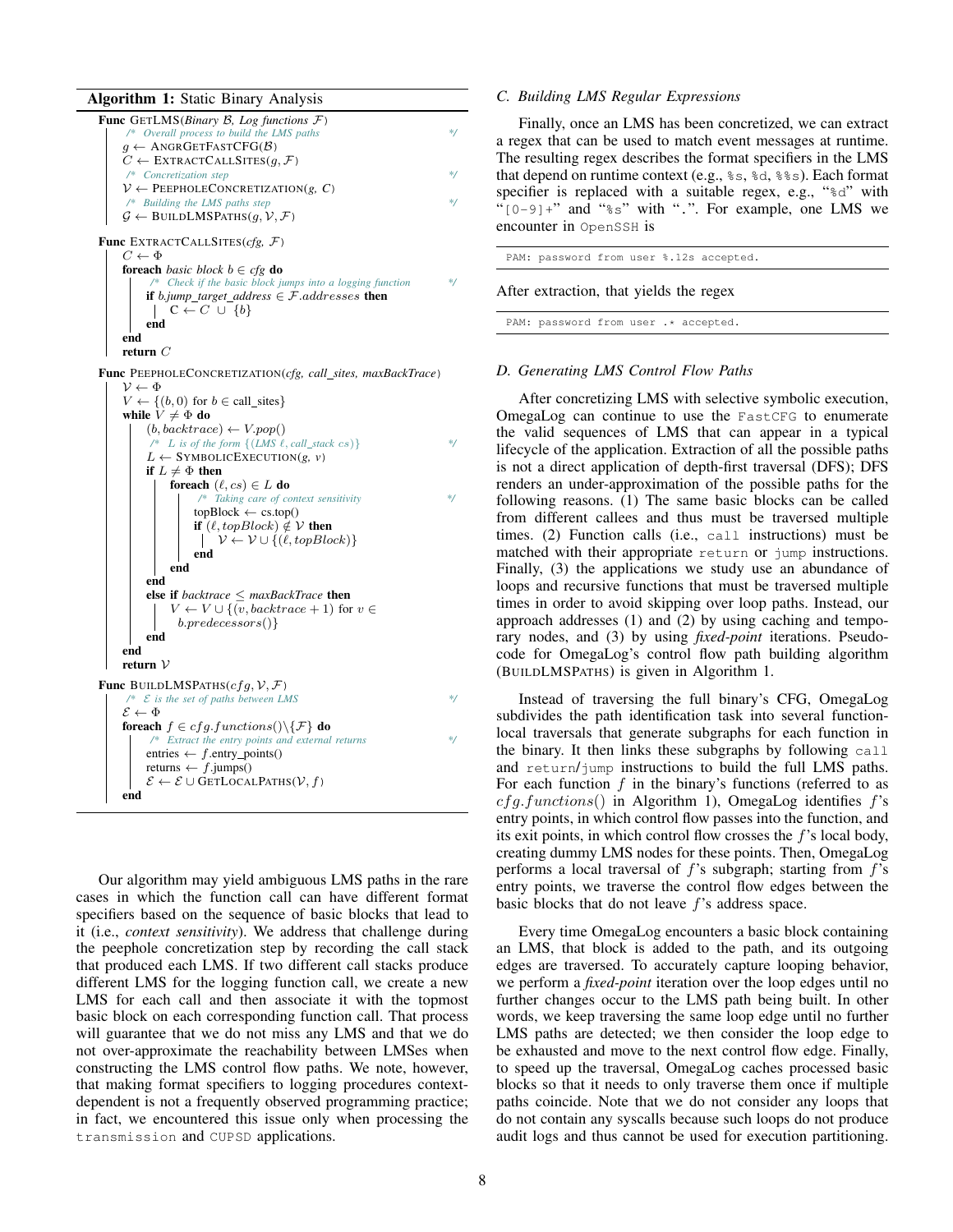<span id="page-8-2"></span>

Fig. 6: On the right, LMS control flow paths representation is shown for the code snippet on the left.

After building the function-local subgraphs, OmegaLog resolves the call and jump instructions in each of them to complete the full LMS paths. For each function call that is on an LMS path, OmegaLog injects the callee's subgraph into the path by creating links between the caller's basic block and the callee's entry points and between the callee's exit points (return blocks and jump instructions targeting the caller) and the callee's return basic block. Using that approach, OmegaLog completes the full LMS paths while also handling recursive functions by creating self-cycles. Subsequently, OmegaLog compresses the graph by removing the dummy nodes created by the BUILDLMSPATHS function and merging their fan-in and fan-out edges. The resulting compressed graph will then contain all the detected LMS paths. Fig. [6](#page-8-2) shows an example of LMS control flow paths from a code snippet. The code is shown on the left, and the corresponding LMS paths are shown on the right. The backedge from log3 to log2 just shows that these logs are inside a loop and can appear more than one time.

LMS control flow paths guide OmegaLog to partition universal provenance log into execution units; however, in some applications printed LMSes in the event-handling loop are not precise enough to partition the loop. For example, Redis event-handling loop shown in Figure [4](#page-5-0) prints two LMSes in each iteration of the event-handling loop. The first LMS is printed after the accept syscall and if we partition the eventhandling loop based on the *both* first and second LMSes, then we will miss that accept syscall in the execution unit and only capture syscalls that happened in between two LMSes. However, if we partition the event-handling loop only on the second LMS then we will generate correct execution units because there is no syscall after second LMS in the eventhandling loop.

Thus, during LMS control flow paths construction Omega-Log marks all the LMSes present inside the loops that do not have any syscalls before or after in that loop. Such marking helps OmegaLog to make correct execution partitioning of universal provenance log during investigation phase. If there is no such LMS inside the loop then OmegaLog keeps track of either all the syscalls present after the last LMS (loopending LMS) in the loop or all the syscalls present before the first LMS (loop-starting LMS) in the loop whichever has least number of syscalls. OmegaLog uses such syscall mappings during investigation phase to make correct execution units.

#### *E. Discussion of Static Analysis Limitations*

Our approach is agnostic to the underlying binary analysis tool, but in this work, we used Angr tool, which came with its own set of limitations. Below we discuss these limitations and, in some cases, how we handled them to recover LMS paths.

False Positives & False Negatives. For more information on accuracy and completeness of Angr's recovered CFG, we refer the reader to [\[53\]](#page-15-15). In brief, if Angr mistakenly adds an edge that should not be in the CFG of an application, OmegaLog will generate an erroneous LMS path in the LMS path database. However, since that execution path will never happen during runtime, OmegaLog will just ignore this false positive LMS path during UPG construction. In case Angr misses an edge in a CFG, we have implemented Lookahead and Lookback matching (described in §[VIII\)](#page-8-1), which handle this case.

Runtime Performance. OmegaLog's static analysis runtime performance was significantly impacted by Angr's performance of symbolic execution. We introduced PeepholeConcretization to improve runtime while preserving the accuracy of LMS path recovery. Note that static analysis is a one-time, offline cost: once a binary has been profiled, there is no need to re-analyze it unless it has been changed. On modestly provisioned workstations, that task could even be outsourced to more powerful machines.

Binary Restrictions. First, Angr tool can only work on binaries compiled from C/C++ code. Second, the format modifier argument to a logging procedure should not be built dynamically at runtime as an element of a struct, i.e., it should be a constant string. Third, our binary analysis can only recover logging functions that are not inlined. However, we did not encounter inlined logging functions during our evaluation.

#### VII. OMEGALOG: RUNTIME PHASE

<span id="page-8-0"></span>At runtime, OmegaLog performs minimal maintenance of application and whole-system logs; the LMS control flow path models are stored in a database  $(2)$  in Fig. [5\)](#page-6-0) and are not consulted until an investigation is initiated. The primary runtime challenge for OmegaLog is that of reconciling logs from different layers, which is difficult when considering a flattened event log of concurrent activities in multi-threaded applications. To address that, OmegaLog intercepts all write syscalls on the host using a kernel module and identifies which write syscalls belong to application event logging using heuristics discussed in §[VI.](#page-5-1) After that it only appends the PID/TID of the process/thread that emitted the event and along with the timestamp of the event's occurrence to the identified log messages, generating enhanced event  $log$  messages.<sup>[2](#page-8-3)</sup> Finally, OmegaLog uses Linux Audit API to add the enhanced event log message to the whole-system provenance log file, which provides an ordering for both application- and system-level events.

#### VIII. OMEGALOG: INVESTIGATION PHASE

<span id="page-8-1"></span>Following an attack, an administrator can query Omega-Log's log parser and graph generator modules  $(5 \text{ in Fig. 5})$ to construct a UPG chronicling the system- and applicationlayer events related to the intrusion.

<span id="page-8-3"></span><sup>&</sup>lt;sup>2</sup>Applications that make use of rsyslog facility  $[8]$  to write LMS is the one exception to the rule where LMS writing process's PID is not equal to the original application process that produced the LMS. However, in such case we can easily extract the PID/TID of original application process because rsyslog use well-defined message format [\[27\]](#page-14-22) with PID added by default.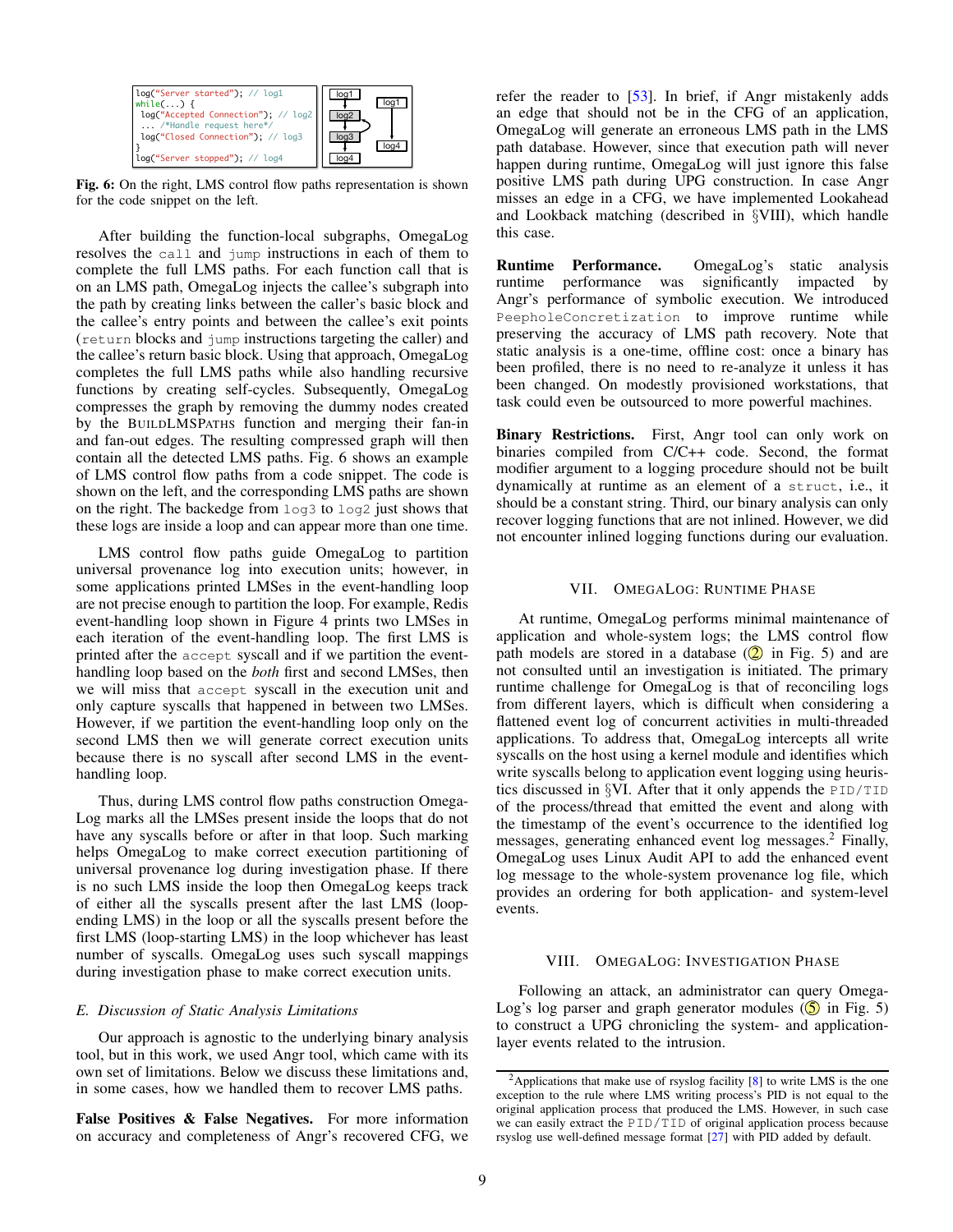Algorithm 2: UPG Construction

| o                                                                    |  |  |  |  |  |  |
|----------------------------------------------------------------------|--|--|--|--|--|--|
| <b>Inputs</b> : Universal log file $L_{uni}$ ;                       |  |  |  |  |  |  |
| Symptom event $e_s$ ;                                                |  |  |  |  |  |  |
| LMS control flow paths $Paths_{lms}$ ;                               |  |  |  |  |  |  |
| <b>Output</b> : Backward universal provenance graph $G$              |  |  |  |  |  |  |
| <b>Variables:</b> $LMS_{state} \leftarrow$ Current state of LMS;     |  |  |  |  |  |  |
| $eventUnit[Pid] \leftarrow$ events in current unit related to Pid;   |  |  |  |  |  |  |
| $endUnit \leftarrow$ flag to partition execution into unit;          |  |  |  |  |  |  |
|                                                                      |  |  |  |  |  |  |
| $endUnit \leftarrow false$                                           |  |  |  |  |  |  |
| <b>foreach</b> event $e \in L_{uni}$ happened before $e_s$ <b>do</b> |  |  |  |  |  |  |
| if ISAPPENTRY $(e)$ then                                             |  |  |  |  |  |  |
| $LMS_{cand}$ = GETLMSREGEX(e)                                        |  |  |  |  |  |  |
| $endUnit = \text{MATCHLMS}(LMS_{cand}, Paths_{lms},$                 |  |  |  |  |  |  |
| $LMS_{state}$ , eventUnit $[Pid_e]$ , $L_{uni}$ )                    |  |  |  |  |  |  |
| end                                                                  |  |  |  |  |  |  |
| if $endUnit$ then                                                    |  |  |  |  |  |  |
| eventUnit $[Pid_e]$ .add $(e)$                                       |  |  |  |  |  |  |
| Add all events from eventUnit $[Pid_e]$ to G                         |  |  |  |  |  |  |
| $endUnit \leftarrow false$                                           |  |  |  |  |  |  |
| eventUnit $[Pid_e] \leftarrow null$                                  |  |  |  |  |  |  |
| end                                                                  |  |  |  |  |  |  |
| else                                                                 |  |  |  |  |  |  |
| eventUnit $[Pid_e]$ .add $(e)$                                       |  |  |  |  |  |  |
| end                                                                  |  |  |  |  |  |  |
| end                                                                  |  |  |  |  |  |  |
|                                                                      |  |  |  |  |  |  |
| return $G$                                                           |  |  |  |  |  |  |

#### <span id="page-9-0"></span>*A. Universal Provenance*

Given application binaries, whole-system provenance logs, and application event logs, during the investigation phase, we aim to generate a UPG while preserving the three properties of causality analysis. Algorithm [2](#page-9-0) describes how to construct the backward-tracing UPG from the universal log file, specifically a backtrace query from an observable attack *symptom event*; the approach to building forward-trace graph follows naturally from this algorithm and is therefore omitted. When an application event log (an augmented LMS) is encountered while parsing the universal log (Function ISAPPENTRY in Algorithm [2\)](#page-9-0), it is necessary to match the event to a known LMS for the application in our LMS paths. That matching is performed by the MATCHLMS function as described below.

#### *B. LMS State Matching*

This procedure entails matching of a given runtime application log entry to its associated LMS in the LMS control flow paths DB. For each log entry in the universal log, the matcher identifies all LMS regexes that are candidate matches. For example, if the event message is

02/15/19 sshd [PID]: PAM: password from user root accepted

the matcher will look for substring matches, and this will solve the issue of identifying the actual application log entry from the preamble metadata, e.g., "02/15/19 sshd[PID]:".

*Ranking LMS.* An application log entry may match to multiple LMS regexes in the LMS path DB; this happens because of the prevalence of the %s format specifier in LMS, which can match anything. Therefore, OmegaLog performs a ranking of all the possible candidate matches. We use regex matching to identify the number of non-regex expressions (i.e. constants) in each match. Going back to the example, "PAM: password from user root accepted" will match "PAM:

password from user  $.*$  accepted" with a ranking of 5, which is equal to the number of non-regex word matches. Finally, the matcher will return the LMS that has the highest rank or the highest number of non-regex word matches that reflects the true state among the candidate LMSes.

*State Machine Matching.* Once the candidate LMS  $(LMS_{cand})$  has been identified for an application log entry, OmegaLog attempts to match the  $LMS_{cand}$  to a valid LMS path in the database. If this is the first event message, we use a set of heuristics to figure out where we should start from. However, since the matching process can start anywhere in the applications lifetime, usually we have to resort to an exhaustive search over all nodes in the LMS control flow paths. Once we identified the starting node, we keep state in the parser that points to the possible transitions in the LMS paths graph. Upon the next log entry, we search the neighbors of the previous LMS for possible candidate matches. We rank those and return the one with the highest rank, and then advance the parser's state pointer. If OmegaLog cannot find a match in the neighboring LMS states, it advances to the lookahead and lookback matching steps.

*Lookahead Matching.* When the previous state in the LMS path is known, we may not find a match in a neighboring LMS state because for example (1) the application is running at a different log level, (2) OmegaLog missed the LMS corresponding to the log message in the static analysis phase (for example, the function might be inlined, or we could not concretize its values), or (3) the log message is coming from a third-party library. We therefore start looking deeper into the reachable states from the current parser state. If we find multiple candidates, we again rank them and return the one with the highest rank. If we do not find one, we then keep increasing the lookahead up until we hit a certain threshold that can be set at runtime. If we find a match, we move the parser to that state and repeat until we match a candidate LMS at the end of LMS control flow path. At that point, we set the  $endUnit$  flag to true.

As described in §[VI,](#page-5-1) in certain cases LMS may not be able to correctly partition the execution because there are syscalls after the loop-ending LMS or syscalls before loop-starting LMS. During offline analysis, OmegaLog marks such LMS and keep track of any syscalls that we should expect during runtime. If we observe such case during state matching process, we match those syscalls besides matching LMS and add those syscalls into the execution unit. Function MATCHLMS in Algorithm [2](#page-9-0) also handles such cases and appropriately sets the *end*Unit flag to true.

*Lookback Matching.* If the above lookahead step fails because we cannot find the end state in the LMS path, then we first try to search the heads of loops that are of the form  $(\text{while}(1), \text{for}(j))$  in the LMS control flow path. The intuition behind loop head identification step is that we might have hit the start of a new execution unit and thus we would need to restart from a new stage. If this fails, then we perform an exhaustive search of LMS that can happen before the current state in the LMS paths using the same intuition mentioned before. If in either case, we get a match we set the  $endUnit$ flag to true. Note that fallback matching allows us to generate execution units even if we have only one log message at start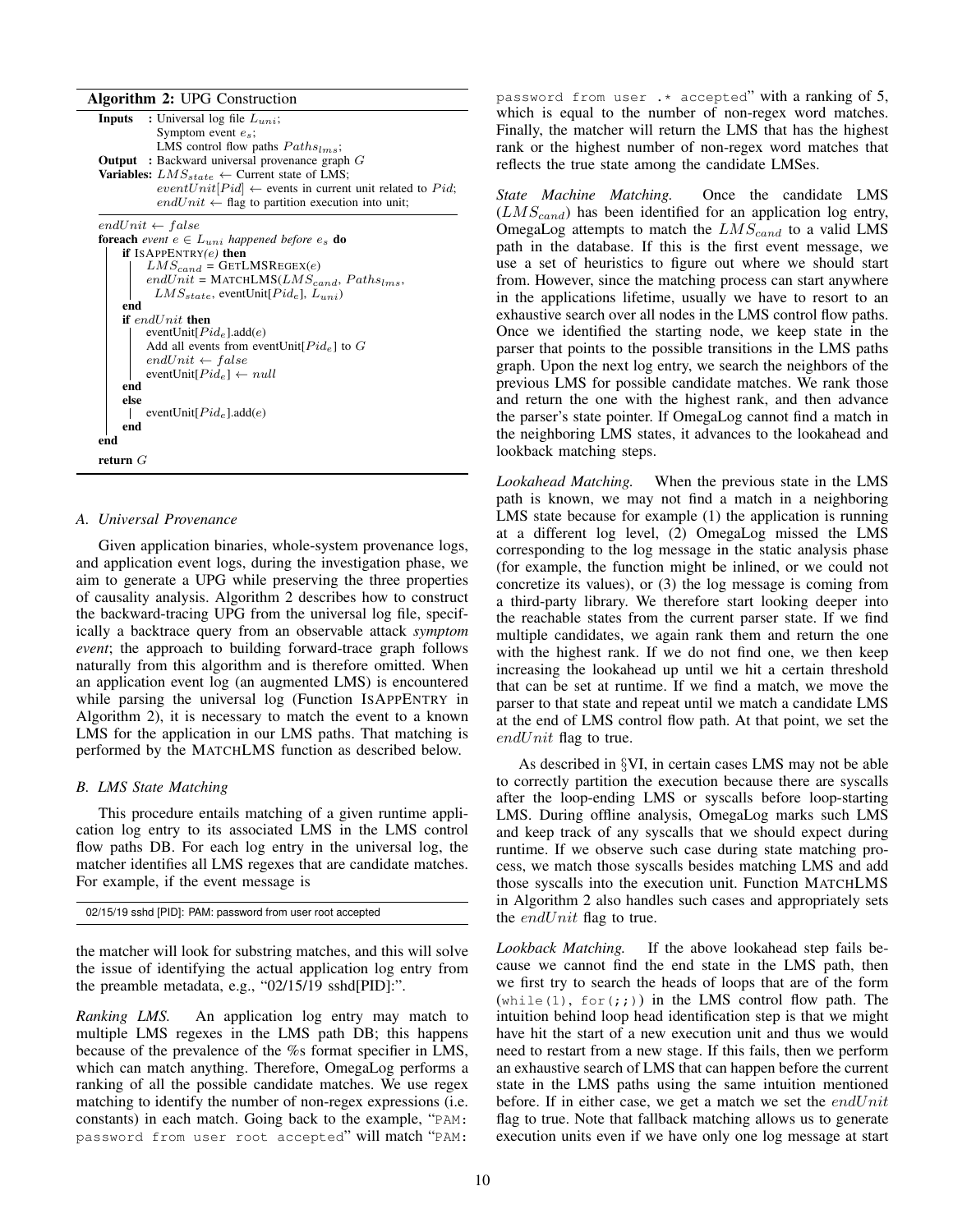or end of the loop, because we use the next execution unit's log message to partition the current execution unit.

#### IX. EVALUATION

<span id="page-10-1"></span>In this section, we evaluate OmegaLog to answer the following research questions (RQs):

- *RQ1*: What is the cost of OmegaLog's static analysis routines when extracting logging information from binaries?
- *RQ2*: How complete is our binary analysis in terms of finding all the LMSes in an application?
- *RQ3:* What time and space overheads does OmegaLog impose at runtime, relative to a typical logging baseline?
- *RQ4*: Is the universal provenance graph causally correct?
- *RQ5:* How effective is OmegaLog at reconstructing attacks, relative to a typical causal analysis baseline?

Experimental Setup. We evaluated our approach against 18 real-world applications. We selected these applications from our pool of applications discussed in §[IV](#page-4-2) based on popularity and category. Moreover, most of these applications were used in the evaluation of prior work on provenance tracking [\[42\]](#page-15-3), [\[41\]](#page-15-4), [\[38\]](#page-14-16), [\[39\]](#page-14-11). For each program, we profile two verbosity levels, INFO and DEBUG, when considering the above research questions. Workloads were generated for the applications in our dataset using the standard benchmarking tools such as Apache Benchmark ab [\[1\]](#page-14-26) and FTPbench [\[2\]](#page-14-27).

All tests were conducted on a server-class machine with an Intel Core(TM) i7-6700 CPU @ 3.40 GHz and 32 GB of memory, running Ubuntu 16.04. To collect whole-system prove-nance logs we used Linux Audit Module<sup>[3](#page-10-0)</sup> with the following syscall ruleset: clone, close, creat, dup, dup2, dup3, execve, exit, exit\_group, fork, open, openat, rename, renameat, unlink, unlinkat, vfork, connect, accept, accept4, bind. OmegaLog's offline algorithm accepts a single configuration parameter, maxBackTrace, that sets the maximum depth of symbolic execution operations. After experimenting with that parameter, we found that a value of 5 was enough to guarantee  $>95\%$ coverage for 12 of the 18 applications we analyzed, as we discuss in the following section. In fact, our experiments have shown that we did not need to increase the symbolic execution depth beyond 3 basic blocks.

## *A. Static Analysis Performance*

Table [III](#page-11-0) shows how much time it takes to identify and concretize LMS from application binaries and subsequently generate LMS path models (Algorithm [1\)](#page-7-1). We first note that the overhead of building the LMS paths (LMSPs) is reasonable for a one-time cost, taking 1–8 seconds for most applications, with a maximum of 3 minutes for PostgreSQL; the increase for PostgreSQL is due to the larger number of LMS paths captured by OmegaLog. On the other hand, average time to generate an LMS column shows the time to generate the FastCFG and concretize the LMS dominates OmegaLog's static analysis tasks, ranging from a minimum of a minute and a half (Transmission) to a maximum of 1.2 hours (PostgreSQL). Those two tasks are in fact highly dependent on Angr's raw performance. As acknowledged by the Angr tool developers [\[11\]](#page-14-30), the static analyzer's performance is handicapped because it is written in the Python language with no official support for parallel execution.

Our results show no direct relationship between the size of the binary of the application being analyzed and the overall analysis time. By inspecting the applications' source code, we found that OmegaLog's performance is more informed by the structure of the code and the logging procedures. We can see intuitively that as the number of found callsites increases, the number of peephole symbolic execution steps needed also increases, thus increasing the total concretization time. However, that does not generalize to all the applications; for example, the analysis of NGINX (2044 KB binary) completed in 13 minutes concretizing 925 LMS while Lighttpd (1212 KB, almost half of NGINX's binary size) required 32 minutes concretizing only 358 LMSes.

Upon closer investigation of Lighttpd's source code, we found that format specifiers (and thus LMS) were often passed as structure members rather than as constant strings (which form the majority of LMS in the case of NGINX). That will trigger the backtracing behavior of the PEEPHOLECONCRETIZATION algorithm in an attempt to concretize the values of the struct members, thus increasing the cost of the symbolic execution operations performed by Angr. Below we show sample code snippets from Lighttpd that trigger such behavior:

```
/∗ log function signature: /src/log.c ∗/
int log error write (server ∗srv, const char ∗filename, unsigned int line ,
const char ∗fmt /∗ our tool looks for fmt ∗/, ...)
/∗ format specifier passed as struct member: /src/config−glue.c ∗/
if (con−>conf.log condition handling) {
 log_error_write (srv, __FILE__, __LINE__, "dss",
      dc−>context ndx, /∗ the fmt argument ∗/
       (cached) result:
      cond_result_to_string(caches[dc->context_ndx].result)); }
```
The cases of Lighttpd and NGINX highlight the unpredictability of runtime of OmegaLog's static analysis when only the binary size or the number of identified callsites is considered. Rather, the runtime depends on the structure of the code and the anatomy of the calls to the log functions.

#### *B. Static Analysis Completeness*

We report on OmegaLog's coverage ratio, which represents the percent of concretized LMS relative to the count of identified callsites to logging procedures. As shown in the last column of Table [III,](#page-11-0) OmegaLog's coverage is  $> 95\%$ for all the applications except PostgreSQL, Transmission, and wget. We disregard thttpd since it presents a small sample size in terms of LMS where OmegaLog only missed 1 LMS during concretization. That speaks to OmegaLog's ability to consistently obtain most of the required LMSes and build their corresponding LMS control flow paths. We show in our experiments, this coverage ratio is sufficient to enable OmegaLog to perform execution partitioning and aid the investigation process without loss of precision. In addition, when LMSes are missing, OmegaLog's runtime parser can handle missing log messages through lookahead and lookback techniques. If OmegaLog fails to concretize an LMS, it is a reflection of the symbolic execution task's ability to resolve a format specifier for a logging procedure.

<span id="page-10-0"></span><sup>3</sup>We make use of the Linux Audit framework in our implementation. However, our results are generalizable to other system logs, such as Windows ETW [\[4\]](#page-14-28) and FreeBSD DTrace [\[3\]](#page-14-29).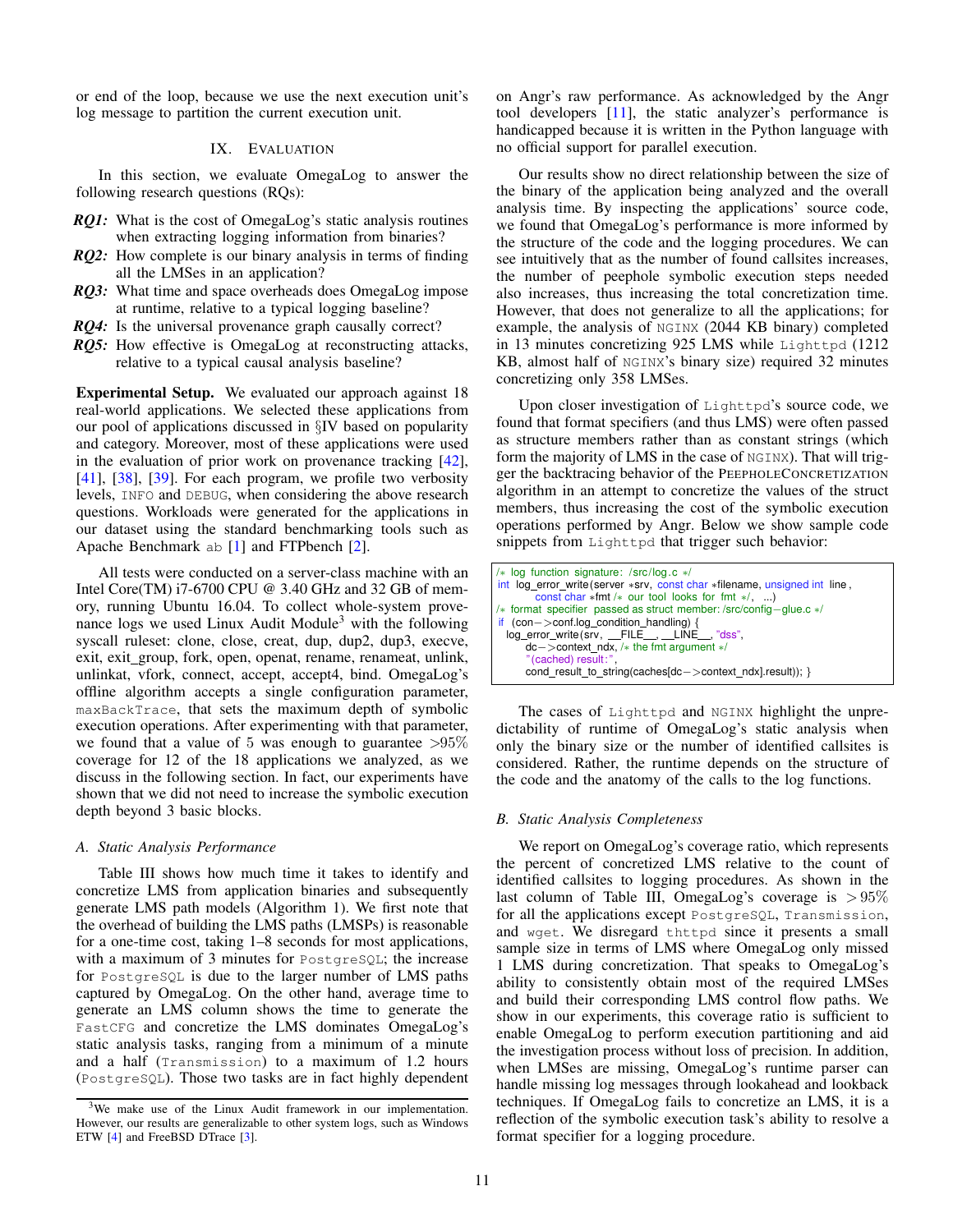<span id="page-11-0"></span>TABLE III: Application logging behavior and performance results of OmegaLog's static analysis phase. EHL stands for event handling loop; IN+DE means that both INFO and DEBUG verbosity levels are present in the loop; LMSPs: Log message string paths; Callsites are identified log statements; and "Cov. %" denotes coverage percentage which is the percentage of concretized LMS to callsites.

| Program        | <b>Binary</b> | Log Level    | Avg. Time (sec) |                | Number of  |              | <b>Completeness</b> |          |
|----------------|---------------|--------------|-----------------|----------------|------------|--------------|---------------------|----------|
|                | Size (kB)     | inside EHL   | <b>LMS</b>      | <b>LMSPs</b>   | <b>LMS</b> | <b>LMSPs</b> | <b>Callsites</b>    | Cov. $%$ |
| Squid          | 64,250        | $IN+DE$      | 831             | 46             | 64         | 157,829      | 70                  | 91       |
| PostgreSQL     | 22,299        | $IN+DE$      | 3,880           | 258            | 3,530      | 4,713,072    | 5,529               | 64       |
| Redis          | 8,296         | <b>INFO</b>  | 495             |                | 375        | 34,690       | 394                 | 95       |
| <b>HAProxy</b> | 4,095         | $IN+DE$      | 144             | 4              | 53         | 13,113       | 56                  | 95       |
| ntpd           | 3,503         | <b>INFO</b>  | 2,602           | $\overline{4}$ | 490        | 10,314       | 518                 | 95       |
| OpenSSH        | 2,959         | $IN+DE$      | 734             | 4              | 845        | 11,422       | 869                 | 97       |
| <b>NGINX</b>   | 2,044         | $IN+DE$      | 775             | 11             | 923        | 8,463        | 925                 | 100      |
| Httpd          | 1,473         | $IN+DE$      | 99              | $\overline{2}$ | 211        | 3,910        | 211                 | 100      |
| Proftpd        | 1,392         | $IN + DE$    | 201             | 4              | 717        | 9,899        | 718                 | 100      |
| Lighttpd       | 1,212         | <b>INFO</b>  | 1,906           | $\overline{2}$ | 349        | 5,304        | 358                 | 97       |
| <b>CUPSD</b>   | 1,210         | <b>DEBUG</b> | 1,426           | 3              | 531        | 4,927        | 531                 | 100      |
| vafc           | 1,007         | $IN+DE$      | 88              | $\overline{2}$ | 57         | 3,183        | 60                  | 95       |
| Transmission   | 930           | $IN + DE$    | 102             | $\overline{2}$ | 178        | 5,560        | 227                 | 78       |
| Postfix        | 900           | <b>INFO</b>  | 97              | 3              | 96         | 2,636        | 98                  | 98       |
| memcached      | 673           | $IN+DE$      | 193             | 7              | 64         | 19,510       | 69                  | 93       |
| wget           | 559           | <b>INFO</b>  | 200             | 3              | 84         | 3,923        | 275                 | 31       |
| thttpd         | 105           | N/A          | 157             | 8              | 4          | 14,847       | 5                   | 80       |
| skod           | 47            | N/A          | 12              | $\overline{0}$ | 25         | 115          | 25                  | 100      |

To better understand the conditions of OmegaLog's performance, we analyzed the source code of PostgreSQL, Transmission, and wget (64%, 78%, and 31% coverage, respectively). Our analysis revealed that in all three cases, symbolic execution was failing for logging procedures that use GNU's gettext for internalization (called using the "\_" operator), as shown below:



Since gettext is loaded dynamically as a shared library, Angr is not able to handle it appropriately during symbolic execution and cannot extract its return value, thus causing the failure of LMS extraction during the peephole concretization step. To confirm our findings, we reran the static analysis for wget and Transmission with the calls to gettext removed and were able to achieve coverage of 98.18% and 96.03%, respectively. One approach to addressing that issue using Angr would be to add hooks for all of gettext's methods and return the arguments without changes. That would in turn provide Angr's symbolic execution engine with the arguments for concretization. We plan to address the issue in future work.

#### *C. Runtime & Space Overhead*

We measured the runtime overhead of OmegaLog compared to a baseline of application event log collection at the INFO and DEBUG verbosity with Linux Audit running. We turn on INFO and DEBUG level based on the application's logging behaviour required for execution partitioning. As shown in Fig. [7,](#page-11-1) OmegaLog's average runtime overhead was 4% for all the applications that had logging inside the event-handling loop. Some applications, such as Memcached and Proftpd,

<span id="page-11-1"></span>

Fig. 7: Runtime overhead for each applications in our dataset that has logging statement in the event-handling loop.

exhibit high overhead because they are write-intensive applications; since OmegaLog intercepts every write syscall to disambiguate PID/TID, we expect to see higher runtime costs here. However, we argue that the benefits of OmegaLog for forensic analysis already justify the cost, and will consider alternative methods for process disambiguation in future work.

OmegaLog incurs space overhead because it records the PID/TID and timestamp for each application event message so that it can match the event to the appropriate system-layer task. At most, that addition requires 12 bytes per LMS entry. Our experiments confirm that the cost is negligible during typical use. For example, each unenhanced event message in NGINX is approximately 8.6 kB. If an NGINX server received 1 million requests per day and each request generated one event, the original event log would be 860 MB and OmegaLog would add just 12 MB to that total, around 1% space overhead.

## *D. Correctness of Universal Provenance Graph*

OmegaLog modifies the whole-system provenance graph by adding *app log vertices* to generate semantic-aware and execution-partitioned universal provenance graphs. We describe three causal graph properties in §[V](#page-4-3) that the universal provenance graph needs to preserve for correct forensic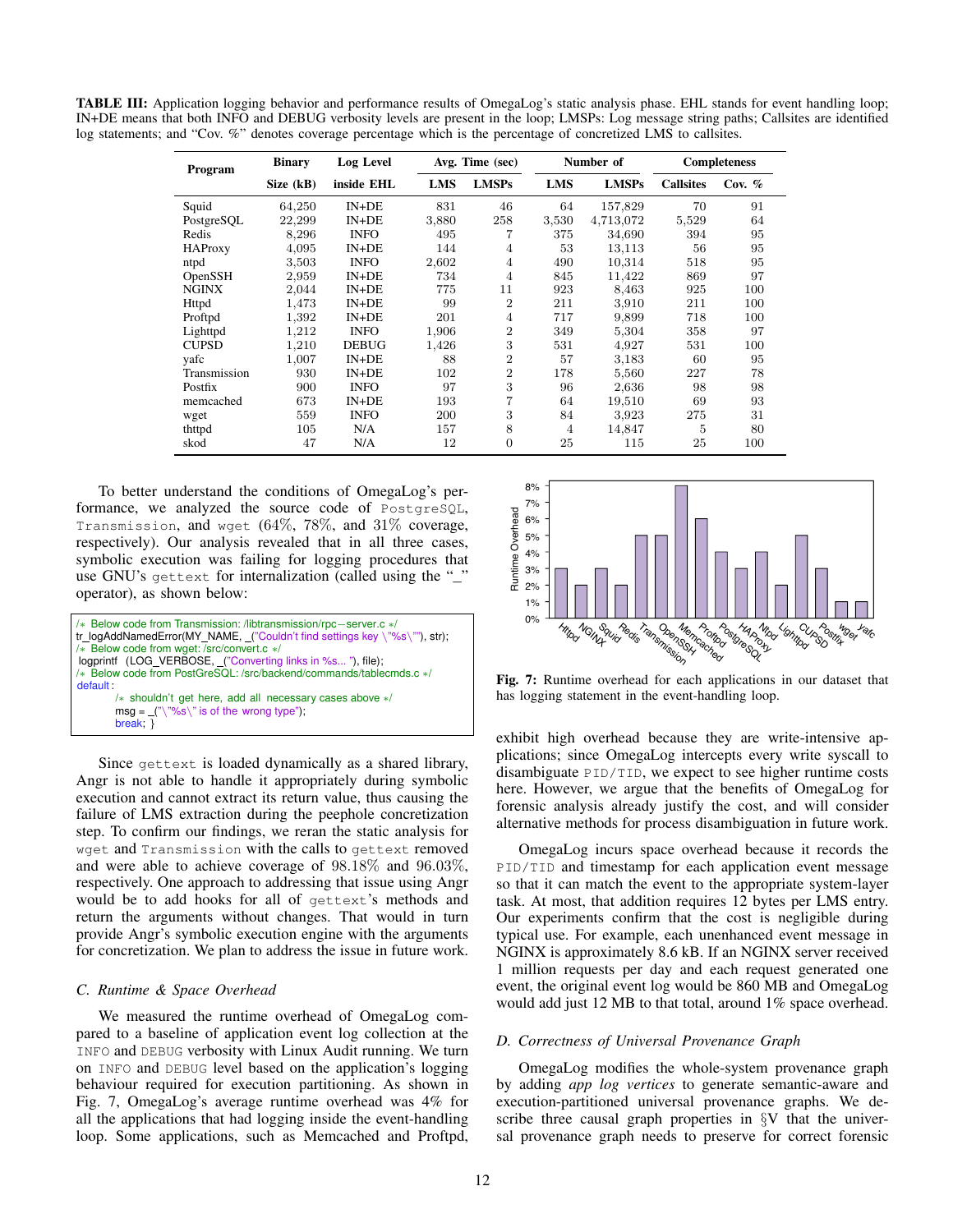<span id="page-12-1"></span>

Fig. 8: Information theft attack scenario. (a) Provenance graph generated using a traditional solution, which led to a dependency explosion problem with no semantic information. (b) Concise provenance graph generated using OmegaLog with semantic information.

analysis. To ensure the *Validity* property, we augment LMS with PID/TID information along with timestamps during the runtime phase so that we can causally associate application log vertices with process vertices in the whole-system provenance graph. To ensure the *Soundness* property, OmegaLog augments LMS with timestamps from the same system clock as the whole-system provenance graph and uses this timestamp as an annotation from process vertices to application log vertices. That edge annotation allows OmegaLog to respect the happensbefore relationships while doing backward and forward tracing on the graph. Finally, since universal provenance graphs do not remove any causally connected vertices (besides false provenance introduced by dependency explosion in a manner consistent with previous work  $[39]$ ,  $[42]$  we achieve the property of *Completeness*.

## *E. Attack Investigation*

We now evaluate OmegaLog's ability to aid in a typical attack investigation. To do so, we consider two additional scenarios as case studies. For each attack scenario, we manually verified its UPG to check that it preserved the three causality analysis properties that we discussed in §[V.](#page-4-3) We note that the result that we presented in the motivating scenario (§[II\)](#page-1-1) was also procedurally generated using OmegaLog.

*1) Information Theft Attack:* An administrator made a mistake when configuring an FTP server, allowing users to read and transfer sensitive files from the server's directories. The issue was identified after several days, but the administrator now needs to identify which files were leaked, if any, to ensure that company secrets are safe. Using the sensitive files as a *symptom*, the administrator runs a backtrace query.

Fig. [8\(](#page-12-1)a) shows the attack investigation results using a traditional causal analysis solution, which confirms that the sensitive file was accessed. However, because of dependency explosion, it is impossible to determine who accessed the file and where it was transferred to. In contrast, Fig. [8\(](#page-12-1)b) shows the universal provenance graph produced by OmegaLog. OmegaLog was able to partition the server into individual units of work based on event log analysis, removing the dependency explosion and identifying an IP address to which the sensitive file was downloaded. However, that information may not prove precise enough to attribute the attack to a particular employee or remote agent; fortunately, because OmegaLog was able to associate the causal graph with event messages from the FTP server, the administrator is able to attribute the theft to a specific set of user credentials. Note that while existing execution-partitioning systems such as ProTracer [\[42\]](#page-15-3) and BEEP [\[39\]](#page-14-11) could eliminate dependency explosion in this scenario, they would not enable user-level attribution of the attack.

*2) Phishing Email:* An employee uses the Mutt email client to send and receive personal emails on a BYOD workstation. One day, the employee receives a phishing email that offers a torrent for downloading a blockbuster movie. Employee opens the email, downloads the attached .torrent file. After that employee, used Transmission application to download the purported movie torrent file. Finally, employee opens the downloaded movie file but the file is actually malware that establishes a backdoor on the machine.

An administrator later notices that a suspicious program is running on the workstation and initiates forensic analysis to identify its origin. Fig. [9\(](#page-13-0)a) shows the causal graph that the investigation would yield based on simple auditd. As can be seen in the graph, the employee has actually opened three .torrent files with transmission-daemon. It is impossible to determine which .torrent input file led to the malware download. Even if out-of-band knowledge is used to identify the malicious torrent, the administrator will still be unable to trace back to the phishing email.

Fig. [9\(](#page-13-0)b) shows the UPG produced by OmegaLog. Because OmegaLog successfully partitioned the Postfix and Transmission processes, the graph does not exhibit dependency explosion, making it easy to trace from the suspicious process back to the phishing email. Further, the OmegaLog graph provides additional documentation of application semantics, such as the email address of the sender, which may help the administrator correlate this attack with other intrusions. Such evidence cannot be provided by existing provenance trackers.

#### X. DISCUSSION & LIMITATIONS

<span id="page-12-0"></span>Control flow integrity (CFI) assumption is a limitation of OmegaLog; in fact, this is a big problem for almost the entirety of recent work in provenance-based forensic analysis space [\[16\]](#page-14-8), [\[17\]](#page-14-3), [\[26\]](#page-14-4), [\[30\]](#page-14-17), [\[31\]](#page-14-7), [\[32\]](#page-14-5), [\[37\]](#page-14-15), [\[40\]](#page-15-1), [\[39\]](#page-14-11), [\[41\]](#page-15-4), [\[38\]](#page-14-16), [\[42\]](#page-15-3), [\[28\]](#page-14-12), [\[45\]](#page-15-16). OmegaLog assumes CFI of program execution because violation of CFI makes it impossible to give assertions about the trace logs of program execution. For example, execution units emitted from BEEP system [\[39\]](#page-14-11) can not be trusted because an attacker can hijack control flow of the running application to emit misleading boundaries, confusing the investigator. Moreover, violations of CFI assumption enables post-mortem tampering of audit logs or even runtime control flow bending that causes misleading application event records to be emitted. Even though the main focus of our study is improving forensic analysis and solving CFI problem is ultimately an orthogonal problem to our study but we envision that future work on provenance will cater CFI violation problem for accurate forensic analysis.

Provided that an underlying binary analysis tool has generated a reasonably accurate CFG, there are two considerations when one is evaluating the generality of OmegaLog. The first is whether or not the application being profiled includes logging events at key positions in the CFG such as the event handling loop. Our survey in §[IV](#page-4-2) demonstrates that this is the case for mature open source client-server applications. The second consideration is whether the event logging statements are correctly identified and extracted by OmegaLog. Our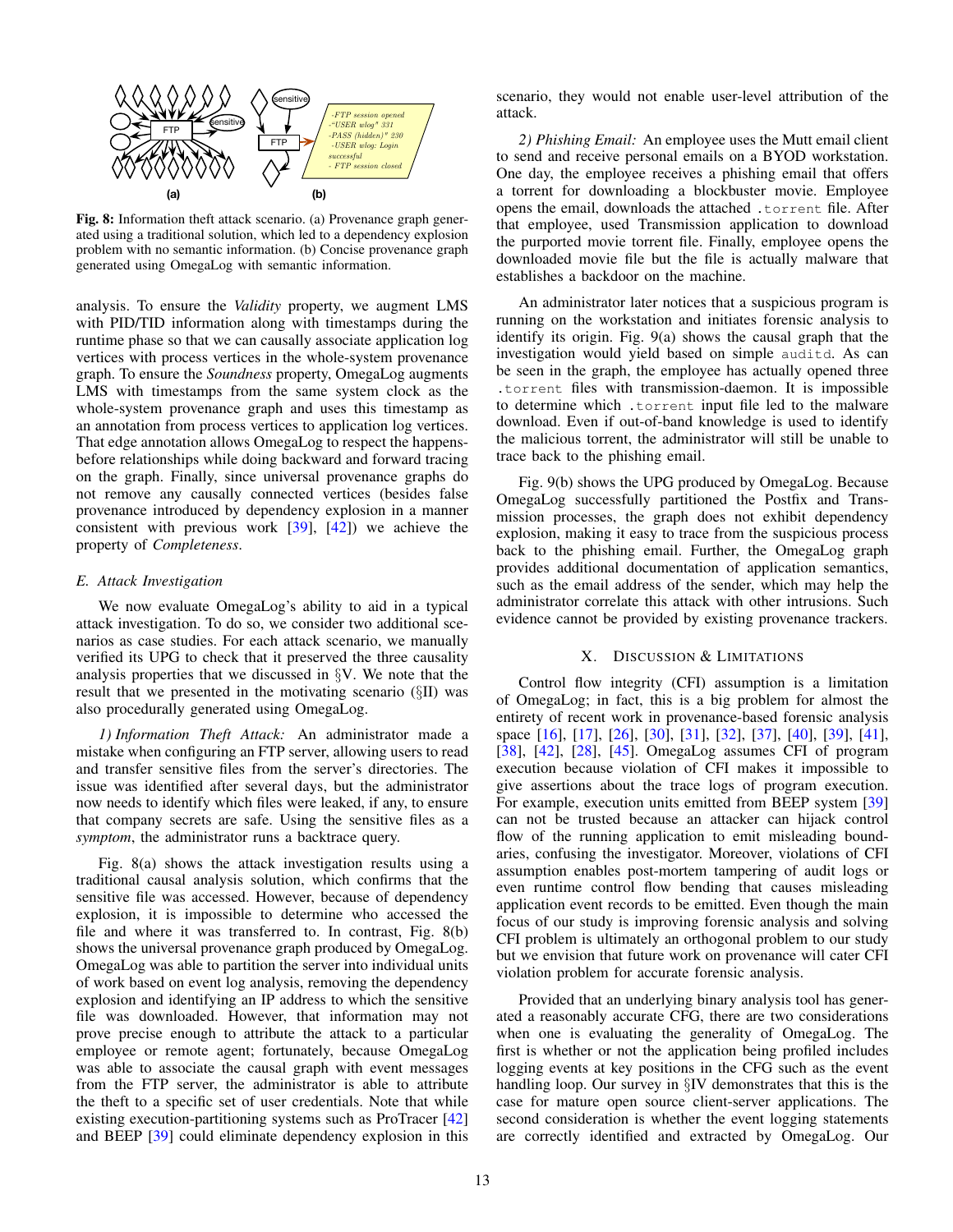<span id="page-13-0"></span>

Fig. 9: Phishing email attack scenario. (a) Attack provenance graph generated by traditional solutions. (b) Semantic-aware and executionpartitioned provenance graph generated by OmegaLog.

evaluation (§[IX\)](#page-10-1) demonstrated that we are able to identify log statements in all the profiled applications based on our heuristics for event-logging extraction.

OmegaLog assumes at least one log message printed in the event-handling loop to partition execution. OmegaLog uses ordered log messages in the universal provenance logs as a way to partition syscalls and make unit boundaries. Such an assumption only works for the applications that use synchronous I/O programming model. For instance, if an application is using asynchronous I/O and only prints one log message at the end of the event-handling loop then concurrent requests will generate multiple syscalls without immediately printing log message at the end of each request. In such case, OmegaLog will not be able to correctly partition each request. One approach to solve this problem is to generate complete syscall mapping along with LMS paths model inside the eventhandling loop during offline analysis and use this mapping to divide execution. We leave that as our future work.

Malware binaries may not produce any of the application logs that are required for execution partitioning. In that case, OmegaLog treats the whole malware execution as one unit and does not provide execution partitioning. That is acceptable since every output and input event from malware execution is important in forensic analysis.

## XI. RELATED WORK

In §[II,](#page-1-1) we described several shortcomings of existing provenance-tracking systems that OmegaLog addresses. Here we provide additional discussion of related work.

*Application Log Analysis.* Application logs contain a wealth of information that can be useful in aiding software system maintenance, and thus become an important data source for postmortem analysis [\[48\]](#page-15-11), anomaly detection [\[24\]](#page-14-13), [\[59\]](#page-15-7), [\[60\]](#page-15-8), program verification [\[52\]](#page-15-17), and security monitoring [\[46\]](#page-15-18). Existing guidelines and practices  $[66]$ ,  $[34]$ ,  $[25]$ ,  $[21]$ ,  $[49]$ indicate the importance of well-designed log messages in failure diagnosis. Xu et al. [\[59\]](#page-15-7) analyzed console logs to learn common patterns by using machine learning and to detect abnormal log patterns at runtime. SherLog [\[61\]](#page-15-20) used application source code and runtime error log to infer what must or may have happened during a failed run and provide detailed *post mortem* analysis of the error. Similarly, LogEnhancer [\[62\]](#page-15-21) and LogAdvisor [\[66\]](#page-15-19) automatically improves existing log messages and provides suggestions on where to log in the code in order to aid in future post-failure debugging. HERCULE [\[50\]](#page-15-12) uses expert-written log parsers and rules to first extract log fields such as IP addresses and then correlate log entries across application logs based on these fields. Unlike OmegaLog, HERCULE's rule-based approach does not accurately capture causality across applications that use th whole-system layer and that can ultimately undermine forensic investigations.

Several log analysis systems [\[56\]](#page-15-22), [\[63\]](#page-15-23), [\[44\]](#page-15-24) have been proposed to reconstruct behaviour of applications running on Android OS. Unlike OmegaLog, these existing systems are not transparent as they either require code instrumentation or an emulator to collect logs for analysis. DroidHolmes [\[44\]](#page-15-24) and CopperDroid [\[56\]](#page-15-22) are single-layer log analysis systems while OmegaLog is a multi-layer log analysis system. DroidForensic [\[63\]](#page-15-23) collects logs from different layers for forensic analysis; however, in its case, the onus is on the user to correlate and combine logs from different layers. On the other hand, OmegaLog integrates logs from different layers without userinvolvement using program-analysis techniques.

*Application Log Parsing.* Automated log parsing allows developers and support engineers to extract structured data from unstructured log messages for subsequent analysis. Many open source tools, such as Logstash [\[7\]](#page-14-32) and Rsyslog [\[8\]](#page-14-25) and commercial tools such as, VMWare LogInsight [\[10\]](#page-14-33) and Splunk [\[9\]](#page-14-34) provide built-in log-parsing modules/recipes for popular applications such as MySQL and Apache httpd; that allows users to automatically extract useful information, such as PID, hostname, and filenames from log messages. For custom parsing of log messages, those tools provide easy-touse, regex-based languages to define parsers.

*Distributed System Tracing.* End-to-end tracing is required in distributed systems to enable comprehensive profiling. Existing tools, such as Dtrace [\[18\]](#page-14-35), Dapper [\[54\]](#page-15-25), X-trace [\[23\]](#page-14-36), MagPie [\[15\]](#page-14-37), Fay [\[22\]](#page-14-38), and PivotTracing [\[43\]](#page-15-26) instrument the underlying application to log key metrics at run time. On the other hand, lprof [\[65\]](#page-15-9) and Stitch [\[64\]](#page-15-10) allow users to profile a single request without instrumenting any distributed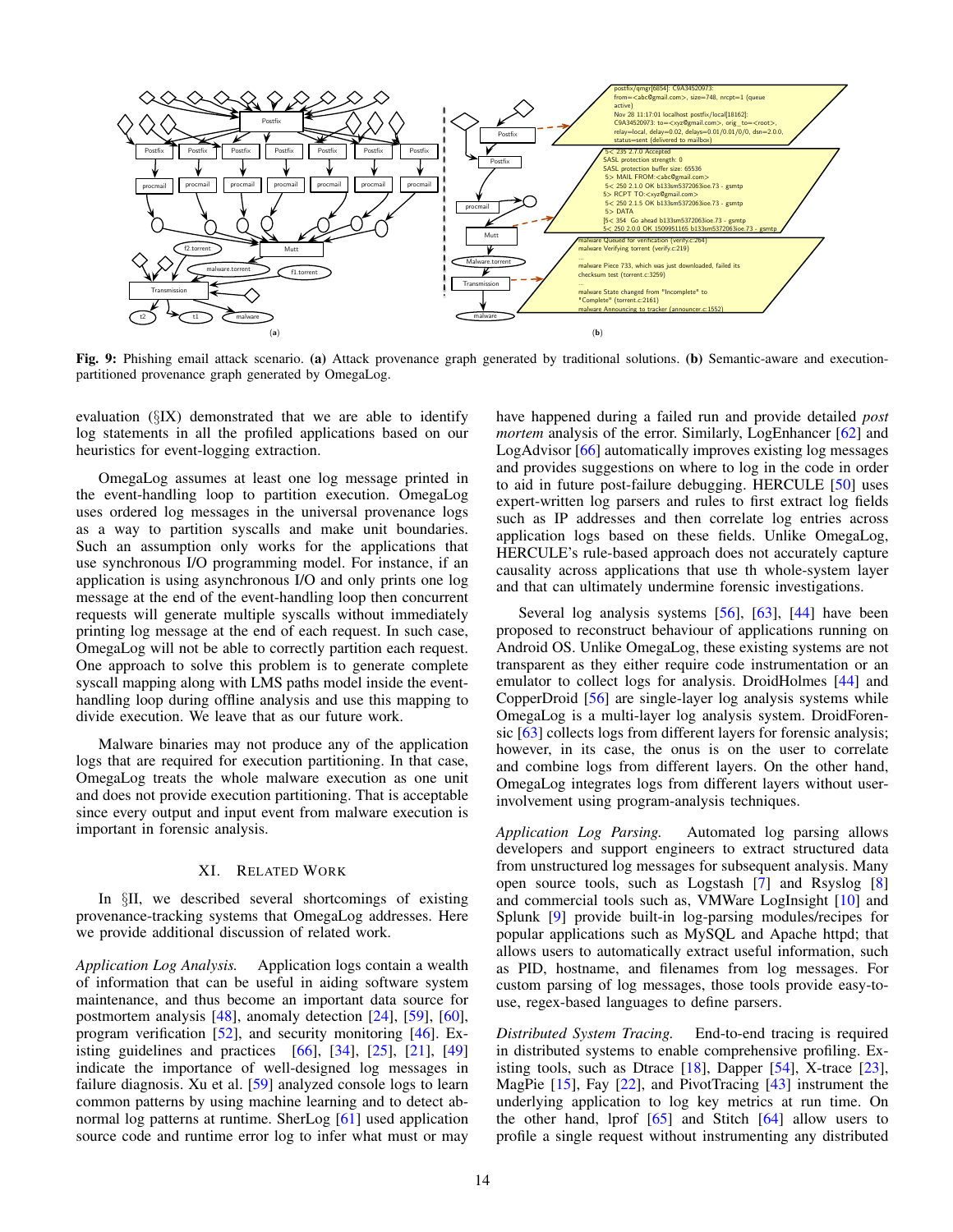application. lprof uses static analysis to find identifiers that can distinguish output logs of different requests. However, lprof only correlate logs from the same distributed application. On the other hand, Stitch requires certain identifiers in the log messages in order to correlate log messages across different distributed applications. Finally, both systems capture mere correlations instead of true causality between application logs and that can reduce the accuracy of attack reconstruction.

## XII. CONCLUSION

In this work, we introduce OmegaLog an end-to-end provenance-tracking system that uses the notion of universal provenance to solve the semantic gap and dependency explosion problem that currently exist in causality analysis frameworks. Universal provenance combines whole-system audit logs and application event logs while preserving the correctness of causality analysis. OmegaLog leverages static binary analysis to parse and interpret the application event logs and generates semantic-aware and execution-partitioned provenance graphs. We implemented our prototype using the Angr binary analysis framework and the Linux Audit Module. Evaluation on real-world attack scenarios shows that Omega-Log's generated graphs are concise and rich with semantic information, compared to the state-of-the-art.

#### ACKNOWLEDGMENT

We thank our shepherd, Yonghwi Kwon, and the anonymous reviewers for their comments and suggestions. We also thank Akul Goyal and Riccardo Paccagnella for feedback on early drafts of this paper. Wajih Ul Hassan was partially supported by the Sohaib & Sara Abbasi Fellowship and the Symantec Graduate Fellowship. This work was supported in part by the National Science Foundation under contracts CNS-16-57534 and CNS-17-50024. Any opinions, findings, conclusions, or recommendations expressed in this material are those of the authors and do not necessarily reflect the views of their employers or the sponsors.

#### **REFERENCES**

- <span id="page-14-26"></span>[1] "Apache HTTP server benchmarking tool," [https://httpd.apache.org/](https://httpd.apache.org/docs/2.4/programs/ab.html) [docs/2.4/programs/ab.html.](https://httpd.apache.org/docs/2.4/programs/ab.html)
- <span id="page-14-27"></span>[2] "Benchmark for ftp servers," [https://pypi.python.org/pypi/ftpbench.](https://pypi.python.org/pypi/ftpbench)
- <span id="page-14-29"></span>[3] "DTrace," [https://www.freebsd.org/doc/handbook/dtrace.html.](https://www.freebsd.org/doc/handbook/dtrace.html)
- <span id="page-14-28"></span>[4] "Event tracing," [https://docs.microsoft.com/en-us/windows/desktop/](https://docs.microsoft.com/en-us/windows/desktop/ETW/event-tracing-portal) [ETW/event-tracing-portal.](https://docs.microsoft.com/en-us/windows/desktop/ETW/event-tracing-portal)
- <span id="page-14-14"></span>[5] "The Linux audit daemon," [https://linux.die.net/man/8/auditd.](https://linux.die.net/man/8/auditd)
- <span id="page-14-23"></span>[6] "Log4c : Logging for C library," [http://log4c.sourceforge.net/.](http://log4c.sourceforge.net/)
- <span id="page-14-32"></span>[7] "Logstash: Collect, Parse, Transform Logs," [https://www.elastic.co/](https://www.elastic.co/products/logstash) [products/logstash.](https://www.elastic.co/products/logstash)
- <span id="page-14-25"></span>[8] "Rsyslogd," [http://man7.org/linux/man-pages/man8/rsyslogd.8.html.](http://man7.org/linux/man-pages/man8/rsyslogd.8.html)
- <span id="page-14-34"></span>[9] "Splunk Log Management," [https://www.splunk.com/en](https://www.splunk.com/en_us/central-log-management.html)\_us/central-log[management.html.](https://www.splunk.com/en_us/central-log-management.html)
- <span id="page-14-33"></span>[10] "VMware vCenter Log Insight," [http://www.vmware.com/ca/en/](http://www.vmware.com/ca/en/products/vcenter-log-insight) [products/vcenter-log-insight.](http://www.vmware.com/ca/en/products/vcenter-log-insight)
- <span id="page-14-30"></span>[11] "Speed considerations," [https://github.com/angr/angr-doc/blob/master/](https://github.com/angr/angr-doc/blob/master/docs/speed.md) [docs/speed.md.](https://github.com/angr/angr-doc/blob/master/docs/speed.md)
- <span id="page-14-1"></span>[12] "Equifax says cyberattack may have affected 143 million in the U.S." [https://www.nytimes.com/2017/09/07/business/equifax](https://www.nytimes.com/2017/09/07/business/equifax-cyberattack.html)[cyberattack.html.](https://www.nytimes.com/2017/09/07/business/equifax-cyberattack.html)
- <span id="page-14-2"></span>[13] "Inside the cyberattack that shocked the US government," [ttps://www.](ttps://www.wired.com/2016/10/inside-cyberattack-shocked-us-government/) [wired.com/2016/10/inside-cyberattack-shocked-us-government/.](ttps://www.wired.com/2016/10/inside-cyberattack-shocked-us-government/)
- <span id="page-14-0"></span>[14] "Target Missed Warnings in Epic Hack of Credit Card Data," [https:](https://bloom.bg/2KjElxM) [//bloom.bg/2KjElxM.](https://bloom.bg/2KjElxM)
- <span id="page-14-37"></span>[15] P. Barham, A. Donnelly, R. Isaacs, and R. Mortier, "Using magpie for request extraction and workload modelling." in *OSDI*, 2004.
- <span id="page-14-8"></span>[16] A. Bates, W. U. Hassan, K. Butler, A. Dobra, B. Reaves, P. Cable, T. Moyer, and N. Schear, "Transparent web service auditing via network provenance functions," in *WWW*, 2017.
- <span id="page-14-3"></span>[17] A. Bates, D. Tian, K. R. B. Butler, and T. Moyer, "Trustworthy wholesystem provenance for the Linux kernel," in *USENIX Security*, 2015.
- <span id="page-14-35"></span>[18] B. Cantrill, M. W. Shapiro, A. H. Leventhal *et al.*, "Dynamic instrumentation of production systems." in *USENIX ATC*, 2004.
- <span id="page-14-21"></span>[19] A. Costin, J. Zaddach, A. Francillon, and D. Balzarotti, "A large-scale analysis of the security of embedded firmwares," in *USENIX Security*, 2014.
- <span id="page-14-18"></span>[20] S. A. Crosby and D. S. Wallach, "Efficient data structures for tamperevident logging." in *USENIX Security Symposium*, 2009.
- <span id="page-14-10"></span>[21] R. Ding, H. Zhou, J.-G. Lou, H. Zhang, Q. Lin, Q. Fu, D. Zhang, and T. Xie, "Log2: A cost-aware logging mechanism for performance diagnosis," in *USENIX ATC*, 2015.
- <span id="page-14-38"></span>[22] U. Erlingsson, M. Peinado, S. Peter, M. Budiu, and G. Mainar-Ruiz, "Fay: Extensible distributed tracing from kernels to clusters," *ACM Trans. Comput. Syst.*, vol. 30, 2012.
- <span id="page-14-36"></span>[23] R. Fonseca, G. Porter, R. H. Katz, S. Shenker, and I. Stoica, "X-trace: A pervasive network tracing framework," in *NSDI*. USENIX, 2007.
- <span id="page-14-13"></span>[24] Q. Fu, J.-G. Lou, Y. Wang, and J. Li, "Execution anomaly detection in distributed systems through unstructured log analysis," in *ICDM*. IEEE, 2009.
- <span id="page-14-9"></span>[25] Q. Fu, J. Zhu, W. Hu, J.-G. Lou, R. Ding, Q. Lin, D. Zhang, and T. Xie, "Where do developers log? an empirical study on logging practices in industry," in *ICSE Companion*. ACM, 2014.
- <span id="page-14-4"></span>[26] A. Gehani and D. Tariq, "SPADE: Support for provenance auditing in distributed environments," in *Middleware*, 2012.
- <span id="page-14-22"></span>[27] R. Gerhards, "The syslog protocol," Internet Requests for Comments, RFC 5424, 2009.
- <span id="page-14-12"></span>[28] E. Gessiou, V. Pappas, E. Athanasopoulos, A. D. Keromytis, and S. Ioannidis, "Towards a universal data provenance framework using dynamic instrumentation," in *Information Security and Privacy Research*, D. Gritzalis, S. Furnell, and M. Theoharidou, Eds. Springer Berlin Heidelberg, 2012.
- <span id="page-14-19"></span>[29] W. U. Hassan, S. Guo, D. Li, Z. Chen, K. Jee, Z. Li, and A. Bates, "NoDoze: Combatting threat alert fatigue with automated provenance triage," in *NDSS*, 2019.
- <span id="page-14-17"></span>[30] W. U. Hassan, M. Lemay, N. Aguse, A. Bates, and T. Moyer, "Towards scalable cluster auditing through grammatical inference over provenance graphs," in *NDSS*, 2018.
- <span id="page-14-7"></span>[31] M. N. Hossain, S. M. Milajerdi, J. Wang, B. Eshete, R. Gjomemo, R. Sekar, S. D. Stoller, and V. Venkatakrishnan, "SLEUTH: Realtime attack scenario reconstruction from COTS audit data," in *USENIX Security*, 2017.
- <span id="page-14-5"></span>[32] Y. Ji, S. Lee, E. Downing, W. Wang, M. Fazzini, T. Kim, A. Orso, and W. Lee, "Rain: Refinable attack investigation with on-demand interprocess information flow tracking," in *CCS*. ACM, 2017.
- <span id="page-14-20"></span>[33] B. W. Kernighan and D. M. Ritchie, *The C Programming Language*. Upper Saddle River, NJ, USA: Prentice-Hall, Inc., 1978.
- <span id="page-14-31"></span>[34] B. W. Kernighan and R. Pike, *The practice of programming*. Addison-Wesley Professional, 1999.
- <span id="page-14-24"></span>[35] J. C. King, "Symbolic execution and program testing," *Commun. ACM*, vol. 19, no. 7, 1976.
- <span id="page-14-6"></span>[36] S. T. King and P. M. Chen, "Backtracking intrusions," in *SOSP*. ACM, 2003.
- <span id="page-14-15"></span>[37] S. T. King, Z. M. Mao, D. G. Lucchetti, and P. M. Chen, "Enriching intrusion alerts through multi-host causality." in *NDSS*, 2005.
- <span id="page-14-16"></span>[38] Y. Kwon, F. Wang, W. Wang, K. H. Lee, W.-C. Lee, S. Ma, X. Zhang, D. Xu, S. Jha, G. Ciocarlie *et al.*, "MCI: Modeling-based causality inference in audit logging for attack investigation," in *NDSS*, 2018.
- <span id="page-14-11"></span>[39] K. H. Lee, X. Zhang, and D. Xu, "High accuracy attack provenance via binary-based execution partition," in *NDSS*, 2013.